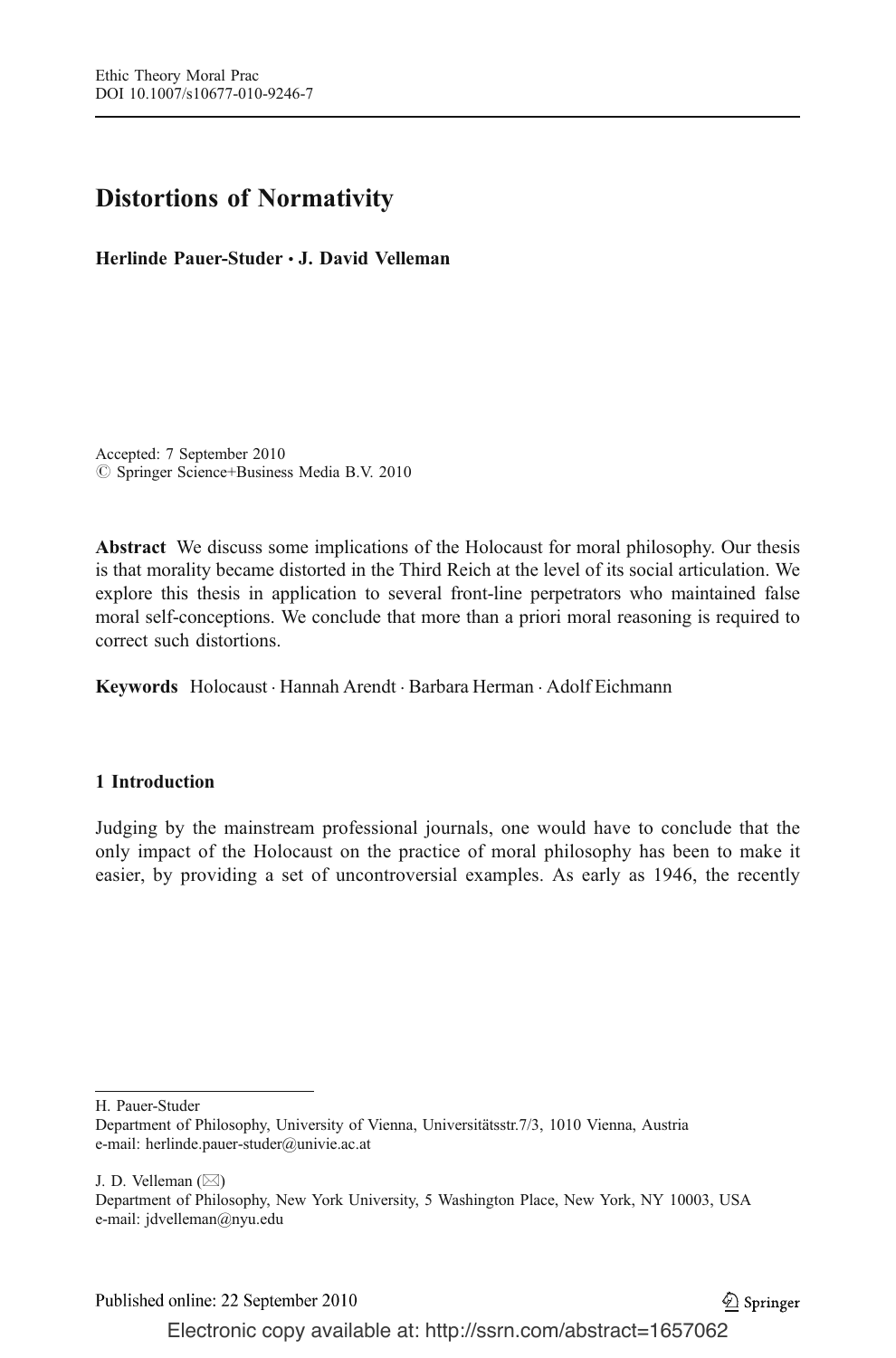liberated concentration camps were serving as a convenient source of obvious cases.<sup>1</sup> The spirit of these allusions to the Holocaust was tellingly satirized by Elizabeth Anscombe in her 1957 book Intention, when she offered this example<sup>2</sup>:

The Nazis, being pretty well universally execrated, seem to provide us with suitable material. Let us suppose some Nazis caught in a trap in which they are sure to be killed. They have a compound full of Jewish children near them. One of them selects a site and starts setting up a mortar. Why this site?—Any site with such-and-such characteristics will do, and this has them. Why set up the mortar?—It is the best way of killing off the Jewish children. Why kill off the Jewish children?—It befits a Nazi, if he must die, to spend his last hour exterminating Jews. (I am a Nazi, this is my last hour, here are some Jews.) (Anscombe [2000](#page-26-0), 72).

As Anscombe noted, Nazism had become a philosophical byword for that which is "pretty well universally execrated". Anscombe's flippant tone seemed to mock the lack of seriousness with which such examples were typically introduced ("I am a Nazi. . . . Here are some Jews").

The philosophical significance of the Nazi crimes must be obscured when they are used as toy examples of immorality; for if their immorality had been as obvious to the perpetrators as it is today, the crimes might never have occurred. The execution of Jews was regarded by the executioners themselves not as a guilty excess but rather as an onerous duty, befitting not only a Nazi in his last hour but even an apolitical Hamburg policeman assigned to enforce "order" in occupied areas (Browning [1993](#page-26-0)). The fact is that eliminating whole populations, by killing if necessary, was regarded by a significant number of participants as the right thing to do, and was regarded as at least thinkable by an even wider

 $2$  Of course, satirizing uses of the Holocaust as an example was not Anscombe's main purpose in the passage we quote.

<sup>&</sup>lt;sup>1</sup> Some examples follow: "*a*) A man who betrays a friend into the hands of a Nazi executioner for the sake of personal advancement is detestable. b) The Nazi commander who ordered a woman burned alive in a crematorium, because she refused to undress for execution, performed a *loathsome* and *revolting* deed" (Brandt [1946,](#page-26-0) 121); "Is the satisfaction 'good,' or a good, when 'the beast of Belsen' is satisfied by observing the efficiency of his crematory?" (Dommeyer [1946,](#page-26-0) 357); "Imagine yourself trying to convince Mr. Churchill that when he said 'that bad man' he was attributing no moral characteristic to Hitler and that he was in no way contradicting Dr. Goebbels" (Mabbott [1949](#page-27-0), 136–137; see also 139, 146, 148); "It is pointless to invent an axiom that men ought always to be treated as ends in themselves in order to demonstrate the truth of 'It is wicked to send people to Belsen or Buchenwald'" (Weldon [1953,](#page-27-0) 99, quoted by Wollheim [1955,](#page-27-0) 414–415); "Suppose […] that an inmate and an executive of Buchenwald confronted us with two conflicting theses. The former asserts, 'I should not be tortured or exterminated.' The latter contends, 'You should be tortured and exterminated.' Does the conventional theory of truth give us any basis for saying more than, 'Both you gentlemen are expressing conventional whims. [...]'?" (Wells [1951a](#page-27-0), 190); "Only a puristic academic could explain to the inmate of Buchenwald that his feeling of revulsion to human torture is just a matter of 1) arbitrary definition or 2) subjective emotion, and that 3) the response really has no cognitive meaning" (Wells [1951b](#page-27-0), 683); "The criticism [of relativism] pictures us watching the proceedings at Dachau and able to say only, 'Well, of course I feel it is all dreadfully wrong; but then I know Hitler feels it is right; and so I must just try to understand'" (Moore [1958](#page-27-0), 379); "Suppose one man says, 'As a Nazi it is my duty to obey the Führer, and the Führer has ordered that Isidore Bloom should be treated kindly in Dachau. Therefore, Isidore Bloom should be treated kindly in Dachau'; and another man says, 'As A Christian I believe that all men should be treated kindly. Therefore Isidore Bloom should be treated kindly in Dachau'. According to Toulmin both men would be giving an ethically relevant reason [. . .]." (Nahknikian [1959,](#page-27-0) 73); "It might, for example, be the case that accepting a description of the way in which Belsen was run involved accepting the assertion 'Belsen was not an ideal institution'" (Swinburne [1961,](#page-27-0) 302); "It is perfectly possible to judge rationally that one community is happier than another, e.g. that Cambridge University is a happier community than was Belsen concentration camp" (Ewing [1963,](#page-26-0) 336).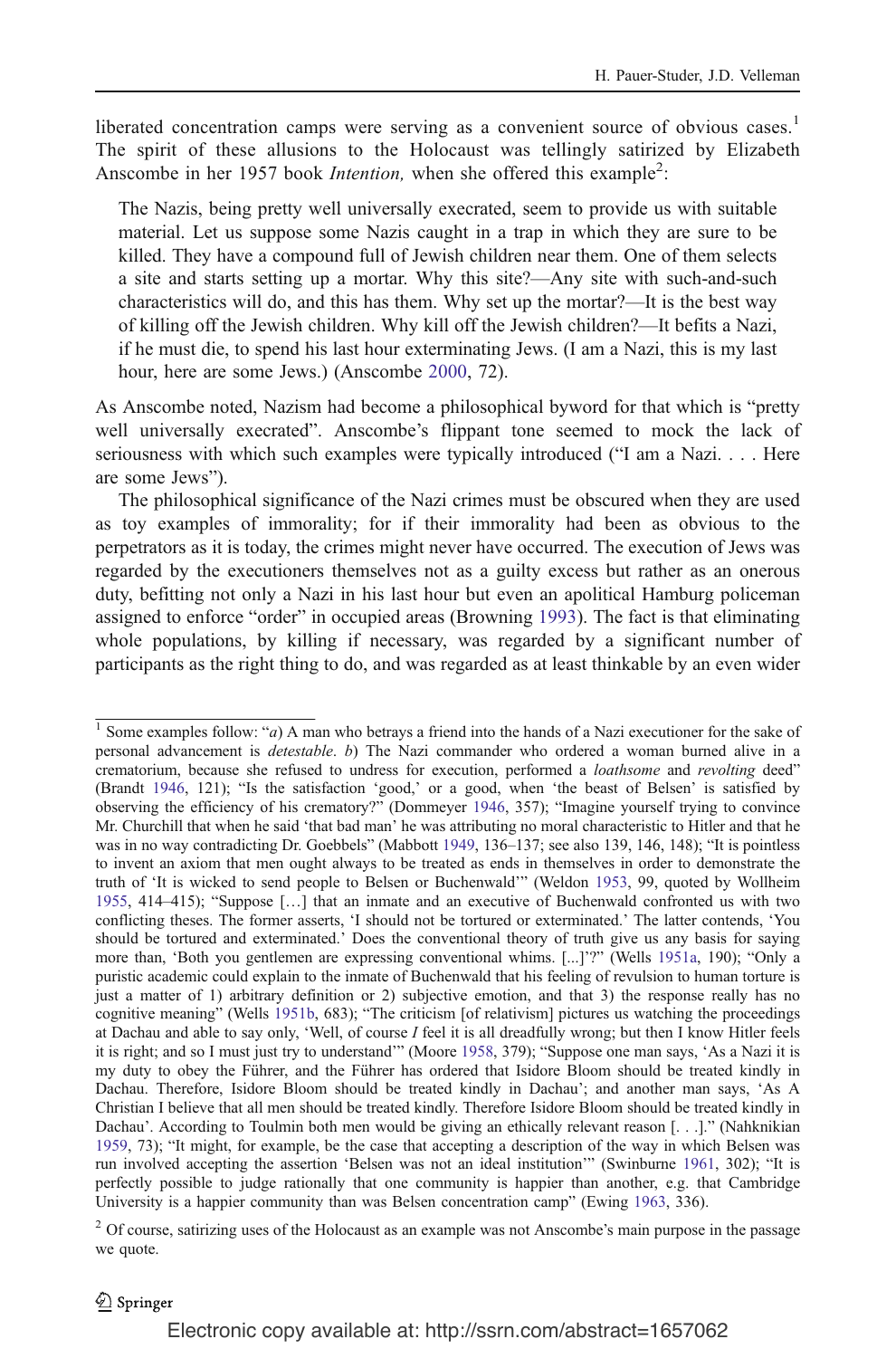circle.<sup>3</sup> Explaining how so many individuals could lose their moral bearings is one of the main philosophical challenges of the Nazi crimes—a challenge that goes unacknowledged when those crimes are treated simplistically.

We do not mean to suggest that we are better able than others to meet the challenge. Even making the attempt can seem presumptuous. We therefore offer the following arguments with trepidation.

One philosopher who recognized the challenge to moral philosophy posed by the Holocaust was of course Hannah Arendt, whose *Eichmann in Jerusalem* included several passages of philosophical reflection (Arendt [1994](#page-26-0)). Unfortunately, these passages were less than clear, and the essays in which she tried to clarify her thoughts were not completely successful (Arendt [2003a](#page-26-0), 17–48; [b,](#page-26-0) 49–146).

Arendt's book is best known for the phrase that supplied its subtitle, "the banality of evil". The phrase was unfortunate, because it seemed to describe evil itself as banal, which was hardly Arendt's intention. "Evil embodied in the banal" would have been closer to the mark, though of course less catchy. Her point was that Eichmann was not a diabolical genius but rather a mediocrity, less a monster than a clown.<sup>4</sup> This interpretation of Eichmann's character is highly controversial,<sup>5</sup> as are other aspects of Arendt's book.<sup>6</sup> But our interest in Arendt's work on Eichmann does not intersect with these controversies. We shall focus on two other themes.

The first theme is Arendt's diagnosis of Eichmann's "inability to think" (Arendt [1994,](#page-26-0) 49) which led her to conclude that "[h]e *merely*, to put the matter colloquially, *never realized what* he was doing" (Arendt [1994,](#page-26-0) 287). The second theme is her analysis of Nazi Germany as an inverted moral order, a social environment in which the categories of legality and illegality, morality and immorality, were not only blurred but upside down. We do not accept Arendt's elaboration of these themes, but we believe that they contain valuable insights. We will first outline her view and then indicate where we plan to depart from it.

When first introducing the topic of Eichmann's thoughtlessness, Arendt specifies the kind of thought of which he seemed incapable:

The longer one listened to him, the more obvious it became that his inability to speak was closely connected with an inability to think, namely, to think from the standpoint of somebody else. No communication was possible with him, not because he lied but because he was surrounded by the most reliable of all safeguards against the words and the presence of others, and hence against reality as such. (Arendt [1994](#page-26-0), 49)

<sup>&</sup>lt;sup>3</sup> Although the Nazis knew that their program of extermination would be perceived as wrong by world opinion, they did not see it as wrong themselves. See, for example, Himmler's notorious Posen address, "in which he described the 'extermination of the Jewish people' as 'a glorious page in our history and one that

will never be written and can never be written'" (Cesarani [2004,](#page-26-0) 158; see also Haas [1992](#page-26-0); Koonz [2005\)](#page-26-0).<br><sup>4</sup> "Despite all the efforts of the prosecution, everybody could see that this man was not a 'monster,' but it was difficult indeed not to suspect that he was a clown" (Arendt [1994,](#page-26-0) 54). See also: "He was not stupid. It was sheer thoughtlessness—something by no means identical with stupidity—that predisposed him to become one of the greatest criminals of that period. And if this is 'banal' and even funny, if with the best will in the world one cannot extract any diabolical or demonic profundity from Eichmann, that is still far from calling it commonplace" (Arendt [1994](#page-26-0), 287–288).<br><sup>5</sup> Arendt's characterization of Eichmann as "a colourless bureaucrat" has been recently criticized by David

Cesarani who emphasizes the role of Eichmann's ideological commitments (Cesarani [2004,](#page-26-0) 71). <sup>6</sup> Arendt was accused of insensitivity and arrogance about the terrible dilemmas faced by Jewish communities

who dealt with the Third Reich. Moreover, her derogatory remarks on the state prosecutor Gideon Hausner were thought by some to express German–Jewish prejudice towards Jews from the Eastern territories. For a recent critical discussion of these problems see Benhabib ([1996](#page-26-0), Chapter 6), Neiman ([2002](#page-27-0), 273ff.), Cohen [\(2001](#page-26-0)).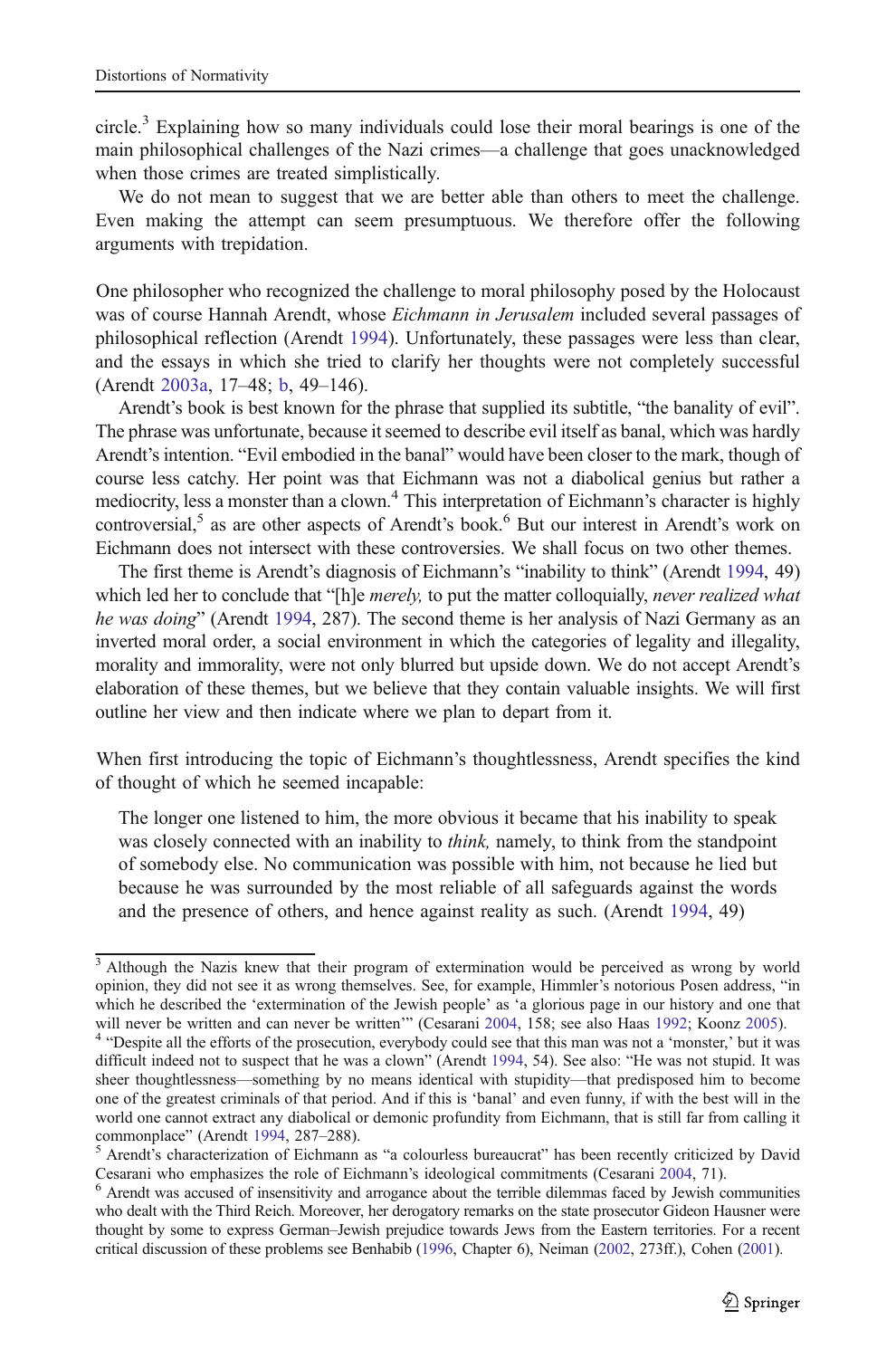Reading this passage, one might suppose that "an inability to think . . . from the standpoint of somebody else" is Arendt's description of what might otherwise be described as Eichmann's lack of empathy for his victims. But the immediately following passage indicates that a lack of empathy for his victims is not what Arendt had in mind<sup>7</sup>:

Thus, confronted for eight months with the reality of being examined by a Jewish policeman [in Israel], Eichmann did not have the slightest hesitation in explaining to him at considerable length, and repeatedly, why he had been unable to attain a higher grade in the S.S., that this was not his fault. [. . .] What makes these pages of the examination so funny is that all this was told in the tone of someone who was sure of finding "normal, human" sympathy for a hard-luck story. (Arendt [1994,](#page-26-0) 49–50)

Thus, when Arendt speaks of Eichmann's inability "to think from the standpoint of somebody else", she is speaking of a tendency to mischaracterize his circumstances and actions. Because he couldn't see the encounter from Captain Less's point of view, he managed to misconstrue it as a conversation with a sympathetic listener rather than an interrogation by an accuser.

Eichmann's lack of perceptiveness about what he was doing left him vulnerable, in Arendt's view, to the poisonous diet of lies that were fed to the German people. And "the lie most effective with the whole of the German people", she claims

was the slogan of "the battle of destiny for the German people" [der Schicksalskampf] des deutschen Volkes], coined either by Hitler or by Goebbels, which made selfdeception easier on three counts: it suggested, first, that the war was no war; second, that it was started by destiny and not by Germany; and, third, that it was a matter of life and death for the Germans, who must annihilate their enemies or be annihilated. (Arendt [1994](#page-26-0), 52; parenthetical in the original)

Arendt sees this big lie as partly responsible for Eichmann's inability to see his contribution to the Holocaust for what it was:

Eichmann's astounding willingness, in Argentina as well as in Jerusalem, to admit his crimes was due less to his own criminal capacity for self-deception than to the aura of systematic mendacity that had constituted the general, and generally accepted, atmosphere of the Third Reich. "Of course" he had played a role in the extermination of the Jews. [. . .] "What," he asked, "is there to 'admit'?" Now, he proceeded, he "would like to find peace with [his] former enemies"—a sentiment he shared [. . .] with many ordinary Germans, who were heard to express themselves in exactly the same terms at the end of the war. This outrageous cliché was no longer issued to them from above, it was a self-fabricated stock phrase, as devoid of reality as those clichés by which the people had lived for twelve years. (Arendt [1994](#page-26-0), 52–53)

 $^7$  Arendt alludes to this matter again when discussing Eichmann's "inability to think" in her "Postscript": "It was precisely this lack of imagination which enabled him to sit for months on end facing a German Jew who was conducting the police interrogation, pouring out his heart to the man and explaining again and again how it was that he reached only the rank of lieutenant colonel in the S.S. and that it had not been his fault that he was not promoted" (Arendt [1994](#page-26-0), 287). See also: "But bragging is a common vice, and a more specific, and also more decisive, flaw in Eichmann's character was his almost total inability to look at anything from the other fellow's point of view. Nowhere was this flaw more conspicuous than in his account of the Vienna episode. He and his men and the Jews were all 'pulling together,' . . . . The Jews 'desired' to emigrate, and he, Eichmann, was there to help them" (Arendt [1994](#page-26-0), 47–48).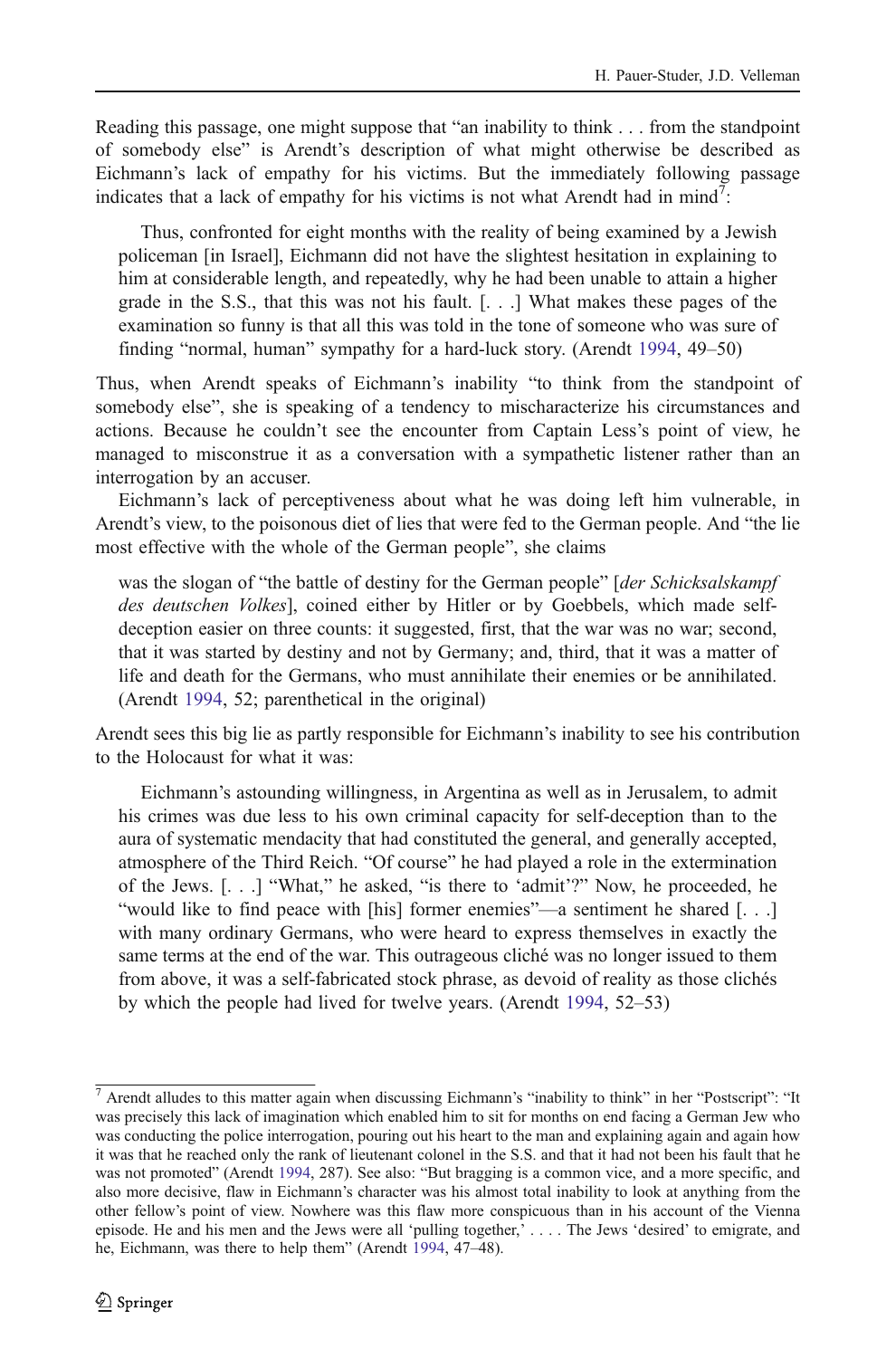Having lived under the illusion that he was fighting a self-declared enemy called "Jewry", in other words, Eichmann thought of Jewry as an opposite party with whom he could make peace, oblivious to the fact that where he imagined a former enemy, there were only former victims.<sup>8</sup> His conception of the interrogation as a confidential conversation was of a piece with this larger misconstrual of his position. We will argue that a similar deficiency was at the core of the moral psychology of even ordinary perpetrators.

The second theme that interests us in Arendt is the thoroughness with which the Nazi regime transformed the conventional moral order, causing its citizens to lose their moral bearings. The Nazis worked with a highly moralized conception of society, based on perverted notions of duty, honor, loyalty, fidelity, and the like. Their behavior wasn't a matter of amoralism or sheer criminality. As Arendt puts it:

This 'new order' was exactly what it said it was—not only gruesomely novel, but also and above all, an order.

The widespread notion that we deal here with nothing more than a gang of criminals who in conspiracy will commit just any crimes is grieviously [sic] misleading. ... Equally misleading is the common notion that we deal here with an outbreak of modern nihilism, if we understand the nihilistic credo in the sense of the nineteenth century: 'all is permitted.' The ease with which consciences could be dulled was partly the direct consequence of the fact that by no means all was permitted. (Arendt [2003a,](#page-26-0) 41, 42)

Eichmann himself gave telling examples of these distortions. In the police interrogation he revealed himself to be under the absurd illusion of a special SS code of honor and decency:

When Captain Less [his interrogator] asked his opinion on some damning and possibly lying evidence given by a former colonel of the S.S., he exclaimed, suddenly stuttering with rage: "I am very much surprised that this man could have been an S.S. Standartenführer, that surprises me very much indeed. It is altogether, altogether unthinkable. I don't know what to say." (Arendt [1994](#page-26-0), 50)

Eichmann also reacts with indignation when Captain Less confronts him with a book that describes him at the end of the war as quite a small figure, merely clinging to the idea of having fulfilled his duties, as to a sort of straw. Eichmann objects that the fulfillment of his duties was for him never a straw, but a normative standard, binding in itself. He added that he had long since made the Kantian requirement (Kant'sche Forderung) into his norm (State of Israel Ministry of Justice [1995](#page-27-0), Vol. VIII, 2671, 2672). When asked at trial to explain this statement, Eichmann was able to quote Kant's Categorical Imperative with fair accuracy (Arendt [1994,](#page-26-0) 136). And as Arendt points out, he knew what it meant to comply with an "unconditional universal rule", as he demonstrated by citing his principled refusal to make exceptions for particular Jews with influential sponsors:

This uncompromising attitude toward the performance of his murderous duties damned him in the eyes of the judges more than anything else, which was comprehensible, but in his own eyes it was precisely what justified him, as it had once silenced whatever conscience he might have had left. No exceptions—this was the proof that he had always acted against his "inclinations," whether they were sentimental or inspired by interest, that he had always done his "duty." (Arendt [1994](#page-26-0), 137)

<sup>&</sup>lt;sup>8</sup> During cross-examination, he told the presiding judge that in Vienna he "regarded the Jews as opponents with respect to whom a mutually acceptable, a mutually fair solution had to be found" (Arendt [1994](#page-26-0), 56–57).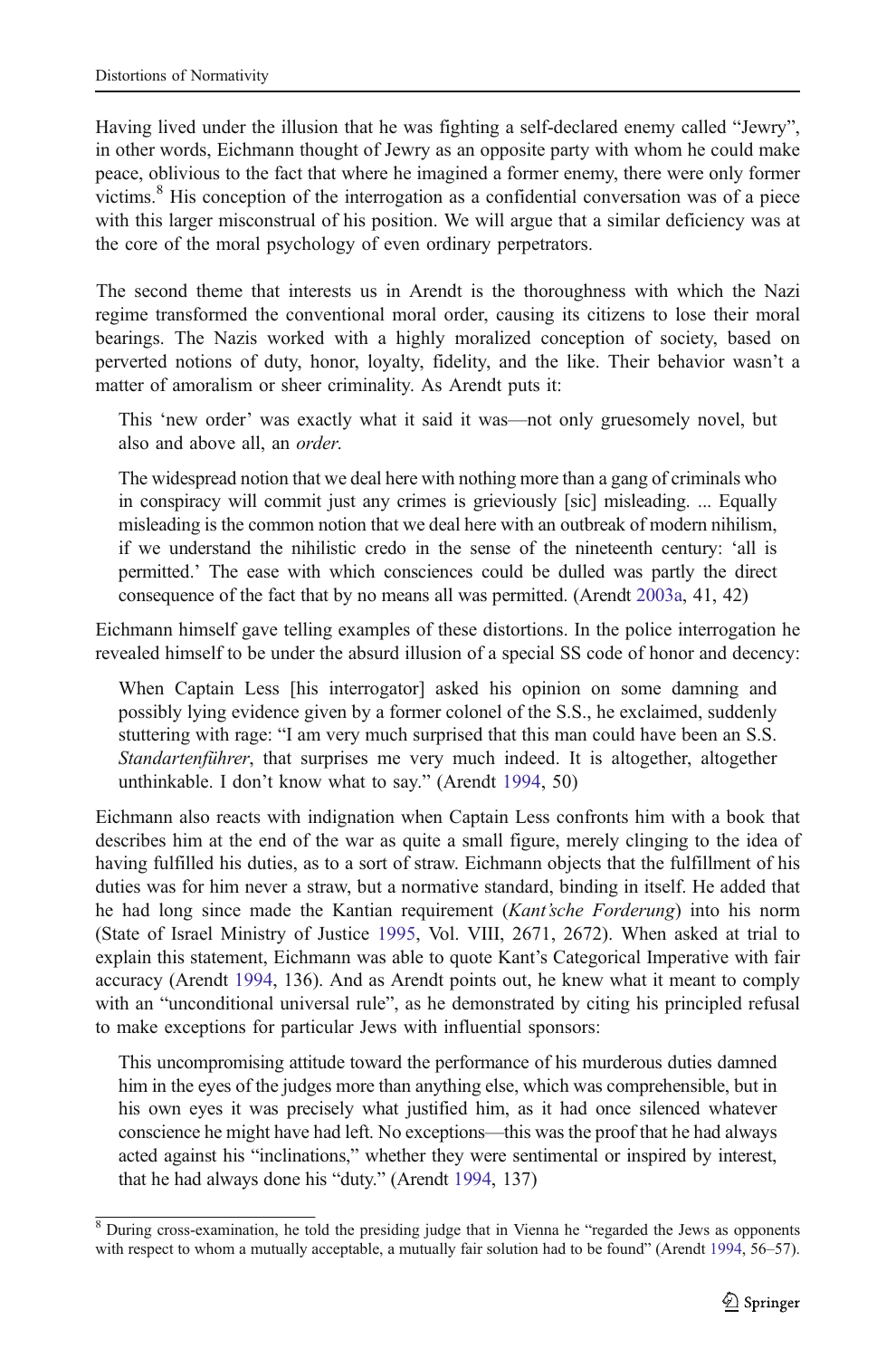This confusion of criminality with duty struck Arendt as having created "conditions in which every moral act was illegal and every legal act was a crime" (Arendt [2003a](#page-26-0), 41). She concludes that Eichmann belonged to a "new type of criminal", who "commits his crimes under circumstances that make it well-nigh impossible for him to know or to feel that he is doing wrong" (Arendt [1994,](#page-26-0) 276).

To say that "every moral act was illegal and every legal act was a crime" is a gross exaggeration; yet we think that Arendt was correct in discerning a moral inversion. How could someone who claimed to be following the Categorical Imperative, and who seemed to understand it, nevertheless have become a leading perpetrator of monstrous crimes? More generally, how could ordinary people participate in those crimes when they had been "brought up under the assumption: Das Moralische versteht sich von selbst" (Arendt [2003a](#page-26-0),  $22)$ .<sup>9</sup> We will focus on the more general question, by introducing several lower-level perpetrators whose moral psychology is revealed in diaries and correspondence.

The explanation we will offer is that these perpetrators mischaracterized their situations and consequently misinterpreted and misapplied the guidelines of their conventional morality. Even if fundamental principles remain intact in their abstract form, there can still be a moral inversion such as Arendt describes. Abstract principles must be given a socially relevant interpretation, and they must then be applied by agents with socially inculcated habits of moral perception. It was at these stages that things went wrong in the Third Reich.

Moral philosophers rarely discuss the impact of social context on the processes of interpretation and application. We will begin with one philosopher who is an exception in this respect. Next we will summarize the historical development of the Final Solution, in order to contextualize the actions and self-understandings of the perpetrators whose moral psychology we will then go on to discuss. Our aim will not be to give a comprehensive explanation of these perpetrators' behavior, much less to explain the Final Solution itself. Our aim will rather be to show how moral reasoning misfired in that context. We will then try to draw some tentative lessons for moral philosophy.

In her paper "The Practice of Moral Judgment", Barbara Herman draws our attention to the contingent social factors that mediate between abstract principles and their use in concrete situations (Herman [1993](#page-26-0)). Herman sets her discussion in the framework of Kantian moral theory, but it has implications for our topic that give us reason to rethink other moral paradigms as well.

Herman distinguishes three elements of a Kantian moral theory: the Moral Law; the various formulations of the Categorical Imperative (CI); and the procedure of applying the Categorical Imperative to our maxims. The Moral Law by itself does not provide us with "substantive moral guidance" (Herman [1993](#page-26-0), 86), according to Herman; it sets abstract constraints that have to be spelled out in more detail by the Categorical Imperative and the CI-procedure. And even the CI-procedure does not provide substantive guidance by itself, insofar as it must be applied to maxims, which must be framed in morally relevant ways in order for the procedure to work correctly. Herman argues that the test of Kant's Categorical Imperative cannot be applied to maxims of action framed in just any fashion:

An agent who came to the CI procedure with no knowledge of the moral characteristics of actions would be very unlikely to describe his action in a morally

<sup>9</sup> Arendt glosses the German as "moral conduct is a matter of course" (Arendt [2003a,](#page-26-0) 22), but a literal translation would be "morality explains itself".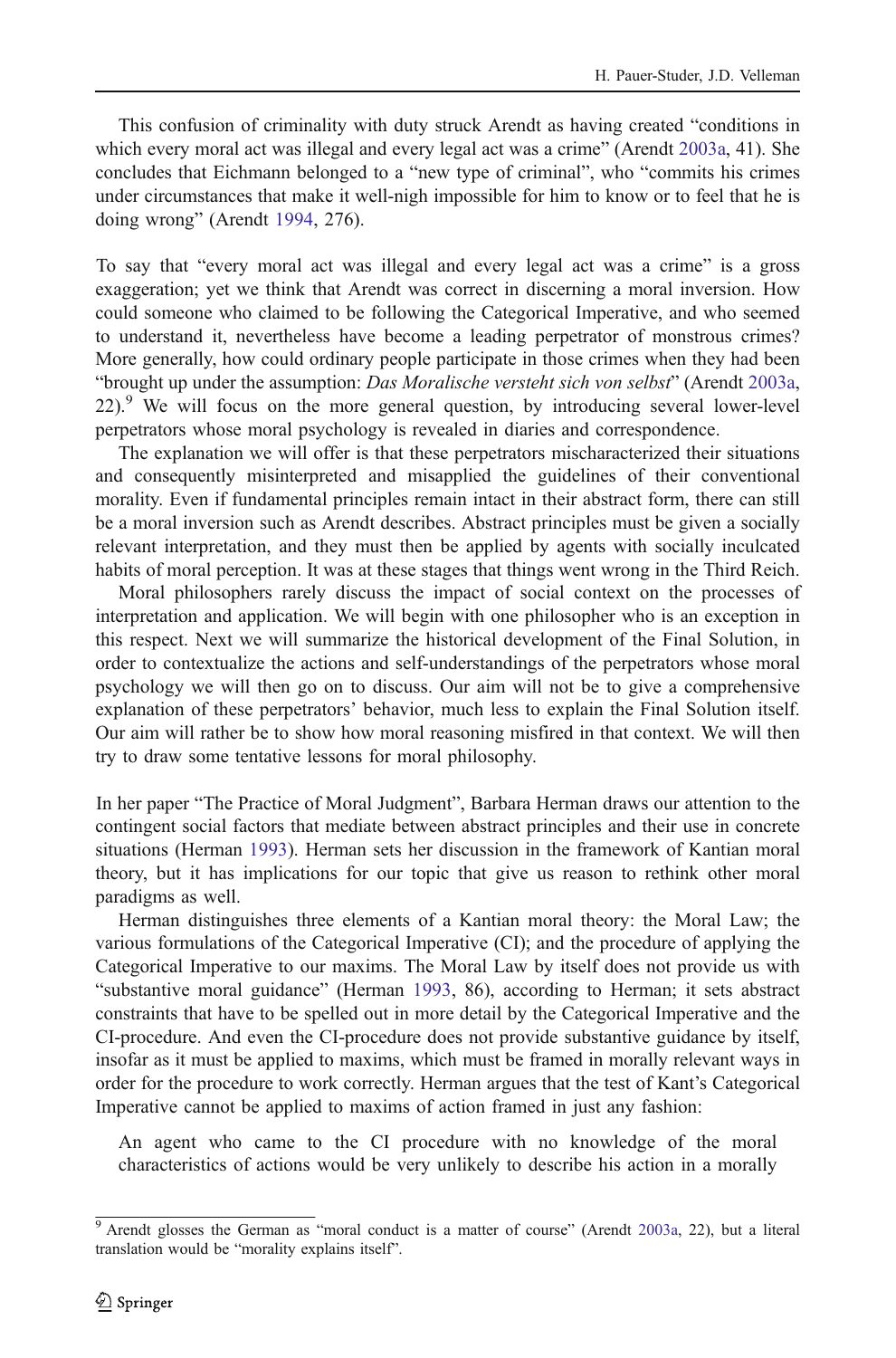appropriate way. Kant's moral agents are not morally naive. In the examples Kant gives of the employment of the CI procedure  $(G422-423)$ , the agents know the features of their proposed actions that raise moral questions before they use the CI to determine their permissibility. It is because they already realize that the actions they want to do are morally questionable that they test their permissibility. It is hard to see how any system of moral judgment that assessed maxims of action could work with morally naive or ignorant agents. (Herman [1993,](#page-26-0) 75)

The moral knowledge that is prerequisite to using the CI test, according to Herman, is contained in what she calls rules of moral salience (RMS), which pick out the "morally questionable" features in light of which actions need to be tested for permissibility.<sup>10</sup> Rules of moral salience are not dictated by the Moral Law, but they are not arbitrary in relation to it, either. Herman describes them as "an interpretation, in rule form, of the respect for persons (as ends-in-themselves) which is the object of the Moral Law" (Herman [1993,](#page-26-0) 86). (By "an interpretation", Herman clearly means, not a synonymous explication, but a specific implementation more detailed than the law itself.)

Developing such an interpretation of the Moral Law is "a *practical* task for a community of moral agents" (Herman [1993,](#page-26-0) 87). Members of the community must devise "a set of rules that encode a defeasible solution to questions about the nature of moral agents, the appropriate descriptive terms that capture morally salient features of our situations, our decisions, and so on" *(ibid.)*. The results of this task are then passed on "as elements in a moral education" (Herman [1993,](#page-26-0) 77), "as part of socialization" (Herman [1993](#page-26-0), 78).

Here Herman opens the door for a social contribution to individual moral reasoning. The Moral Law, though present within every agent, cannot be applied without moral knowledge that is socially constructed and conveyed:

[T]he RMS [. . .] will, in practice, represent the moral understanding that in part defines a "moral community." Nor does it seem likely that there is an ideal set of RMS: what has to be taught and with what sense of importance will be a function of a community's particular circumstances (the way social or economic conditions shape moral temptation, for example). On the other hand, not just any set of rules a culture might teach would count as rules of moral salience. There is, in G.J. Warnock's phrase, an "object of morality." Certain aspects of human action and interaction call for the sort of consideration we call "moral": for example, actions that hurt or deceive; practices that include some but not all within the circle of equal consideration; who has what and under what conditions; responses to unmet human need and want. These matters are the appropriate content of the RMS, but the form of their presentation could not, I think, be once and for all fixed. (Herman [1993,](#page-26-0) 83–84)

Actually, Herman's notion of rules of moral salience contains two elements that we think should be separated. On the one hand, rules of moral salience shape moral perception by making the agent aware of the features of his situation that call for moral evaluation. On the other hand, the rules include interpretations of the fundamental concepts that figure in the Moral Law and the Categorical Imperative—concepts such as 'equal consideration', 'respect for persons', and so on. We don't agree with Herman that these elements are necessarily expressed in the form of rules; they are better described as a social articulation of morality.

<sup>&</sup>lt;sup>10</sup> See also Herman [2007](#page-26-0), 75: "Even ordinary moral judgment takes place within a community of judgment: a conceptual space constructed by rules of salience—typically social norms—that identify the features of our circumstances that require moral attention, as well as regulative principles that shape agents' deliberations."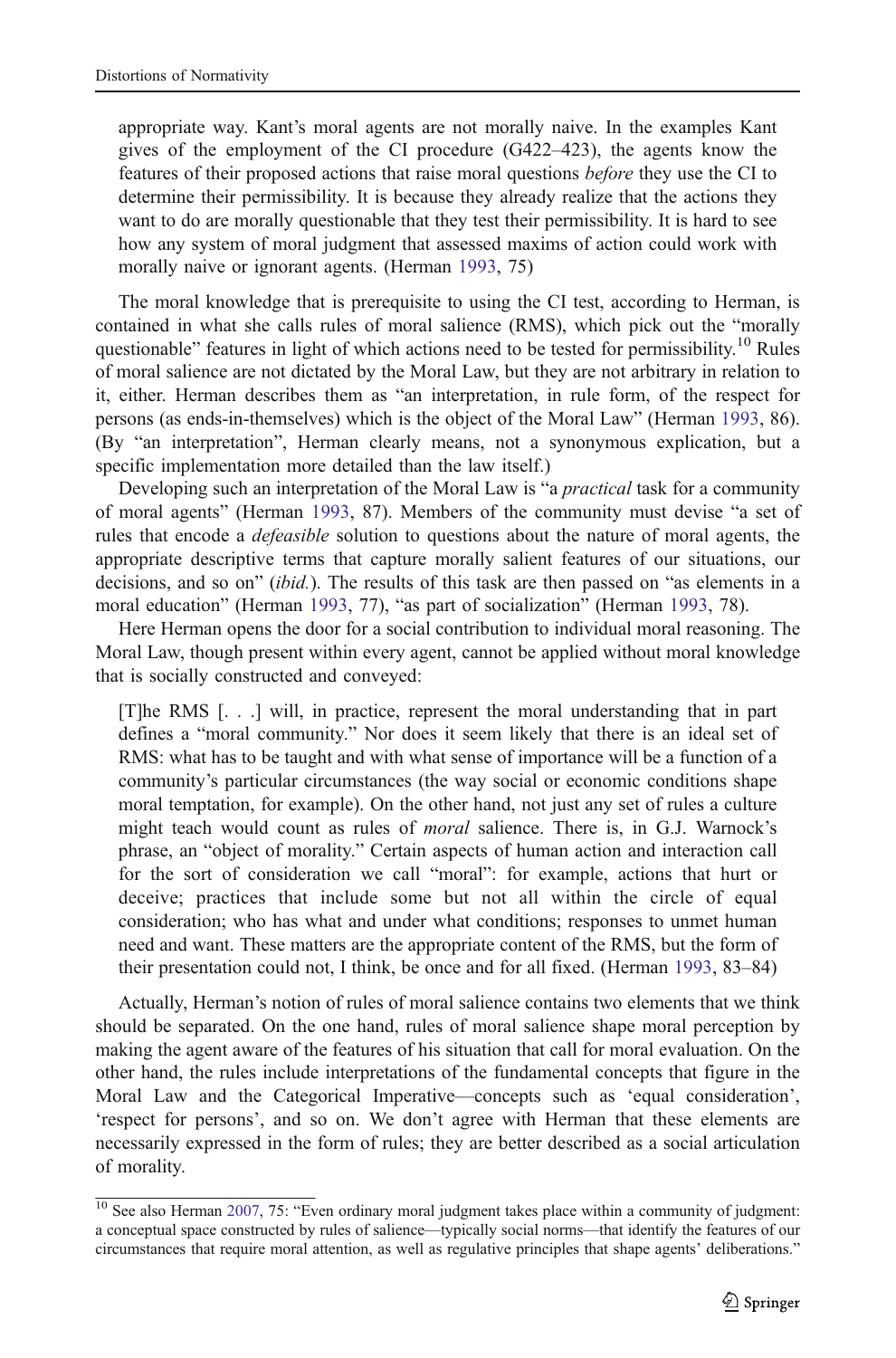In order to understand the perverse application of moral standards under the Nazis, we must understand how people perceived their circumstances and how they interpreted abstract moral concepts. These perceptions and interpretations provided the meaning that their actions had for them. They thus determined what the perpetrators thought they were doing—which is precisely what Arendt thought that Eichmann got wrong.

As Raul Hilberg says in his famous study of the Holocaust,

The onslaught did not come from the void; it was brought into being because it had meaning to its perpetrators. It was not a narrow strategy for the attainment of some ulterior goal, but an undertaking for its own sake, an event experienced as *Erlebnis*, lived and lived through by its participants. (Hilberg [2003](#page-26-0), 1059)

Thus, we need to understand what made the undertaking meaningful in itself for its participants, and so we must look to their *Erlebnis* and elaborate its normative dimensions.

We will consider the experiences of three ordinary perpetrators, as reported in their own words at the time. First, however, we must present some historical background in order to explain their participation in the Holocaust and to set their personal narratives in the larger historical narrative in which they played a part.

The Final Solution was meant to be the solution to a particular problem, the answer to a particular question, namely, the "Jewish question", or Judenfrage (Bein [1990](#page-26-0)).<sup>11</sup> The Nazi regime initially addressed the "Jewish question" by trying to remove the Jews from public and economic life—boycotting and then confiscating Jewish businesses, gradually excluding Jews from the professions, and greatly restricting personal contacts between Jews and non-Jews. They also began to pursue their goal of redefining the state itself in racial terms. The "Law for the Restoration of a Professional Civil Service", excluding the Jews from public employment, was enacted on April 7, 1933, slightly more than 2 months after their accession to power (Mommsen [1966](#page-27-0)). This process was to culminate in the Nuremberg Laws of 1935, stripping Jews of their citizenship.

The state thus came to embody a racial ideology, which permeated all state functions, even down to the level of the police, which were fused with the SS under Heinrich Himmler in 1936. These instruments of state coercion were guided by an ideology whose core elements were stated by Werner Best in his 1936 commentary on the Gestapo Law:

[The Political Police is] an institution which carefully supervises the political sanitary state of the German body of people, an institution which recognizes in good time each symptom of disease and identifies the germs of destruction—whether they developed due to inner corrosion or were imported externally due to wilful poisoning—and extinguishes them by any sort of appropriate means. This is the idea and the ethos of the Political Police in the racial Führerstaat of our time. (Herbert [2001](#page-26-0), 164, our translation)

The notion of a Judenfrage first arose in the wake of the Enlightenment and French revolution, when the Jews were granted civil rights, or were "emancipated". The supposed question was whether their newly accorded status as fellow citizens of Christians could be reconciled with their religious commitment to "chosenness" and to their future reunion from the diaspora in a restored kingdom of Israel. Posed thus dispassionately, the question was entertained by the Jews themselves, who sometimes wondered to what extent they wished to be assimilated as Frenchmen, Germans, or Austrians. But the question also became a lightning-rod for all sorts of anti-semitism, under the influence of which it mutated into the question of "what to do about" the Jews, or how to reverse their perceived encroachments. The tragically ironic result is that the phrase "a solution of the Jewish question" (eine Lösung der Judenfrage), which was to litter the correspondence and memoranda of Nazi leaders, appeared in 1896 in the subtitle of Theodore Herzl's Zionist manifesto, Der Judenstaat: Versuch einer modernen Lösung der Judenfrage (Herzl [2004\)](#page-26-0).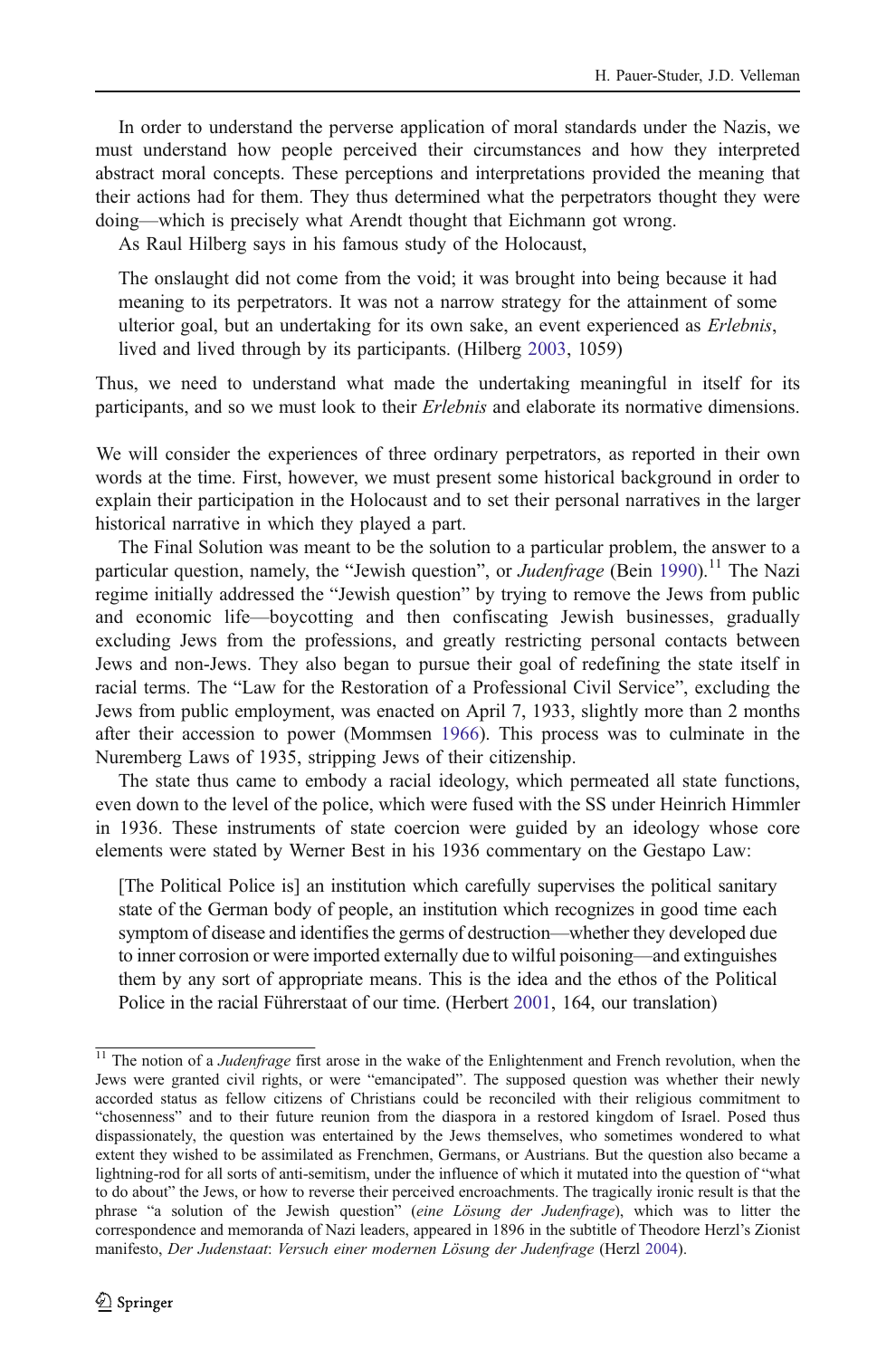How these ideological commitments were to be implemented became clearer after the annexation of Austria in March 1938, when the Nazis initiated a program, managed by Adolf Eichmann, of forcing the Jews of Vienna to emigrate. In November of that year, the Kristallnacht pogrom raised the pressure and the rate of emigration. By May 1939, Eichmann claimed to have forced 100,000 Jews out of Austria by "legal" means (Cesarani [2004,](#page-26-0) 71).

The "Jewish question" took on a new complexion with the invasion of Poland in September 1939. The outbreak of the war narrowed and finally closed the avenues of forced emigration, while the incorporation of previously Polish territories added millions of Jews to the population of the Reich. The troops of the *Wehrmacht* were followed by police forces and SS *Einsatzgruppen*, whose mission was to secure civil order by executing local officials, members of the intelligentsia, criminals, suspected partisans, and others deemed to be security risks. Jews were included in these executions on the pretext of their belonging to any and all of these suspect groups, as natural resisters, criminals, and vectors of disease or subversive ideology. These operations quickly expanded into spontaneous mass shootings of Jews and Poles during the first weeks of the war (Browning [2004](#page-26-0), 28–35).

At this time, however, official Nazi policy for the Jews had the final goal of expulsion (Browning [2004,](#page-26-0) 28). Jews were to be concentrated in ghettoes for the purposes of "control and later deportation" (Browning [2004](#page-26-0), 111). Ethnic Germans living outside the newly expanded Reich were to be repatriated and settled on land confiscated from Poles and Jews, the latter of whom were to be expelled to a "Jewish reservation" in unincorporated Polish territory (Browning [2004](#page-26-0), 43). An eastern wall *(Ostwall)* would separate this territory from Germany, and Hitler anticipated moving the line of demarcation further to the east only "after decades" (Browning [2004,](#page-26-0) 27). This vast shuffling of populations quickly encountered serious bottlenecks, however, raising an especially pointed version of the question what to do with the Jews.

Attempts to overcome these bottlenecks became embroiled in various controversies among Nazi leaders and local officials, as a result of which the expulsions stalled.<sup>12</sup> Contention also arose over whether the Jews were to be used—indeed, imported—as laborers in support of the war effort, or simply isolated and expelled (Browning [2004,](#page-26-0) 175– 178), and whether the ghettoes were to be death-traps or self-supporting enclaves (Browning [2004,](#page-26-0) 111–168).

The "Jewish Question" mutated once again with the German invasion of Western Europe in May 1940. The invasion added hundreds of thousands of Jews to German control, and it raised the prospect of access to the sea and to Western European colonies abroad (Browning [2004,](#page-26-0) 81). The destination envisioned for the Jews therefore shifted.

In May 1940, Himmler wrote a memorandum expressing the "hope completely to erase the concept of Jews through the possibility of a great emigration of all Jews to a colony in Africa or elsewhere" (Browning [2004](#page-26-0), 69). At the same time, alien populations in the east were to be screened for the purpose of "fish[ing] out of this mush the racially valuable, in order to bring them to Germany for assimilation" (Browning [2004](#page-26-0), 69). These plans still extended no further than the resettlement of populations: "However cruel and tragic each individual case may be," Himmler wrote, "this method is still the mildest and best, if one rejects the Bolshevik method of physical extermination of people, out of inner conviction

<sup>&</sup>lt;sup>12</sup> As Browning puts it: "While the Nazis never wanted openly to admit it and struggled against such a conclusion for months, it turned out that, at least temporarily, consolidating Lebensraum in the incorporated territories and solving the Jewish question were not complementary but competing goals" (Browning [2004,](#page-26-0) 43).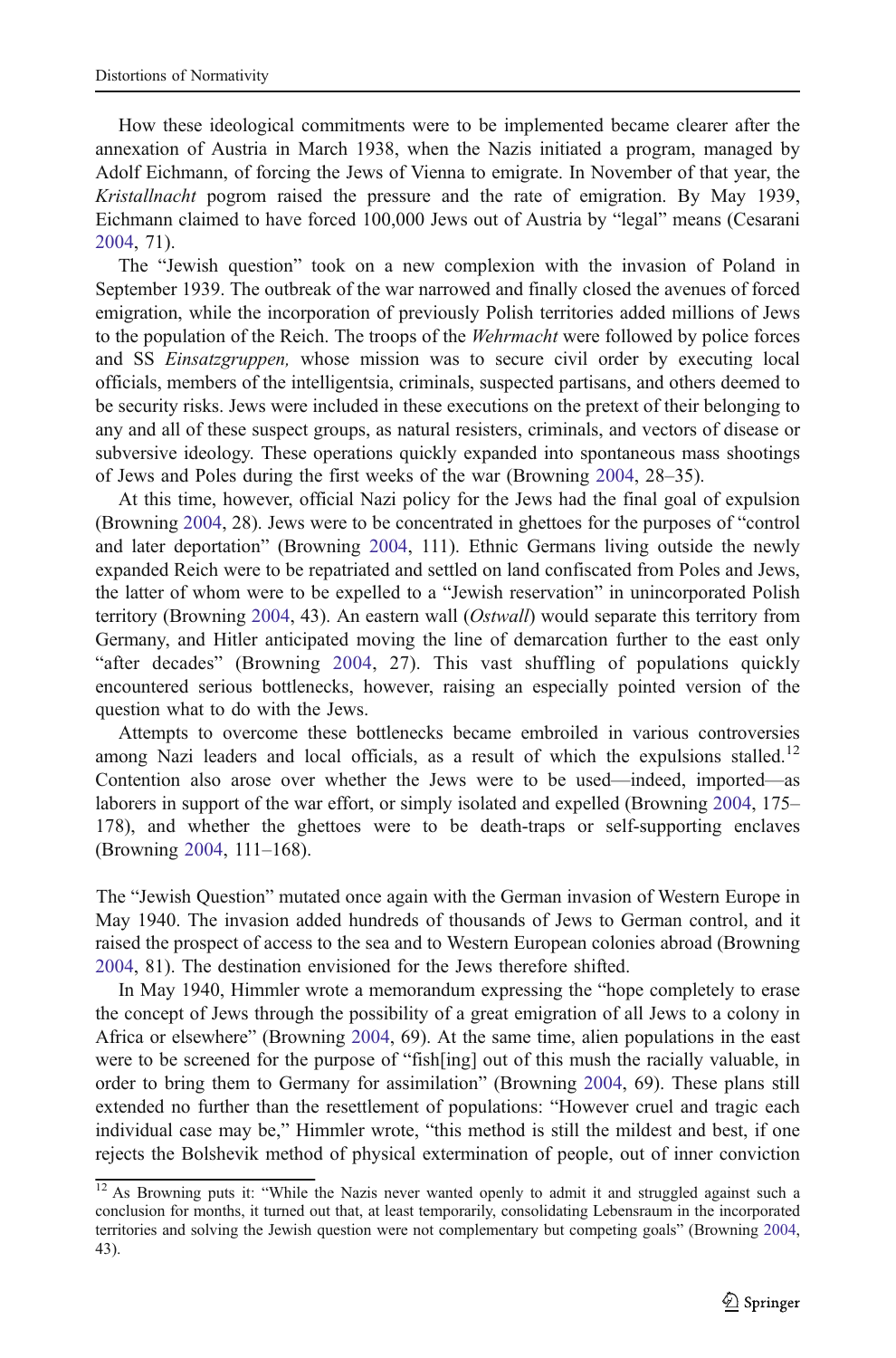[that it is] un-German and impossible" (Browning [2004,](#page-26-0) 69, 70).<sup>13</sup> The following fall, Reinhard Heydrich still wrote about the "settlement of the Jewish question" as being achieved through "evacuation overseas" (Browning [2004](#page-26-0), 102). But as the prospect of victory against Britain dimmed, and with it, the hope of controlling the seas, the idea of shipping Jews abroad became unrealistic. Even so, the notion of expelling the Jews to some destination or other stayed alive (Browning [2004,](#page-26-0) 89). In February 1941, Heydrich wrote of achieving a "total solution to the Jewish question" by "sending them off to the country that will be chosen later" (Browning [2004](#page-26-0), 104). The notion that resettlement would provide the solution to the "Jewish question" persisted among the Nazi leadership until at least June of 1941 (Browning [2004](#page-26-0), 104).

This view began to change with the "war of destruction" against the Soviet Union, which would add more Jews to the sphere of German control while pushing further east the boundaries beyond which they would have to be expelled (Browning [2004,](#page-26-0) 110). As in Poland, executions of supposedly dangerous elements were carried out in the wake of the invading forces, and Jewish men were targeted on the pretext of being bolshevists ("commissars") and Weltanschauungsträger—carriers of a world-view inimical to the Reich.<sup>14</sup>

When the invasion did not succeed as quickly as planned, even Jewish women and children, who had been excluded from the initial executions, were slated to be shot (Browning [2004](#page-26-0), 261). Thus began, in August 1941, the first use of mass murder to render areas completely *judenrein*. By the end of the summer, however, an obstacle to large-scale executions was becoming clear. Front-line members of the firing squads, who had been shooting their victims individually, were suffering psychological trauma from the rigors of this grisly work.15 More "humane" methods of eliminating unwanted populations was needed—methods that would be more humane for the victims, perhaps, but only for the sake of sparing German troops the onerous task of murdering them one-by-one. The idea of such methods was already in the air. In July, Rolf Heinz Höppner had written the following to Eichmann about the possibility of interning the Jews of the Warthe region: "There exists this winter the danger that all the Jews can no longer be fed. It should be seriously considered if it would not be the most humane solution to dispose of the Jews, insofar as they are not capable of work, through a quick-acting agent. In any case it would be more pleasant than to let them starve." (Browning [2004](#page-26-0), 321).

Such a "quick-acting agent" already existed—a preexisting hammer to which these developments served up the Jews as an exposed nail. Gas chambers such as those eventually used to murder Jews at the notorious death camps had first been developed in the

<sup>&</sup>lt;sup>13</sup> Translation slightly modified for clarity. See also the remark of a subordinate of Hans Frank, Governor-General of unincorporated Poland, to which the Jews were to be deported: "In the end one cannot simply starve them to death" (Browning [2004](#page-26-0), 71).<br><sup>14</sup> As Christopher Dieckmann writes: "The murder of the Jewish men was seen as a way of executing the

order to 'liquidate' the Soviet leadership stratum" (Dieckmann [2000](#page-26-0), 249). See also Browning [2004,](#page-26-0) 259: "As in preinvasion memoranda and plans, German officials in the field hid ideological bias behind practical rationalizations, mostly by presenting anti-Jewish measures as part of a wider policy of 'pacifying' the occupied area." See also Browning [2004](#page-26-0), 110: "Both (Soviet commissars and Soviet Jews) would have to be eliminated by the onrushing Einsatzgruppen, for ultimately they were perceived as one—the political and biological manifestations of the same Jewish-Bolshevik menace."<br><sup>15</sup> See Browning [2004](#page-26-0), 353: "Bach-Zelewski claimed to have told a shaken Himmler after the latter had

witnessed a relatively small execution in Minsk: 'Look at the eyes of the men in this commando, how deeply shaken they are! These men are finished for the rest of their lives. What kind of followers are we training here? Either neurotics or savages!'" In his post-war testimony Bach-Zelewski also claimed that Himmler "after witnessing the execution in Minsk on August 15 had asked [Einsatzgruppe B commander Arthur] Nebe to consider other killing methods" (Browning [2004,](#page-26-0) 354).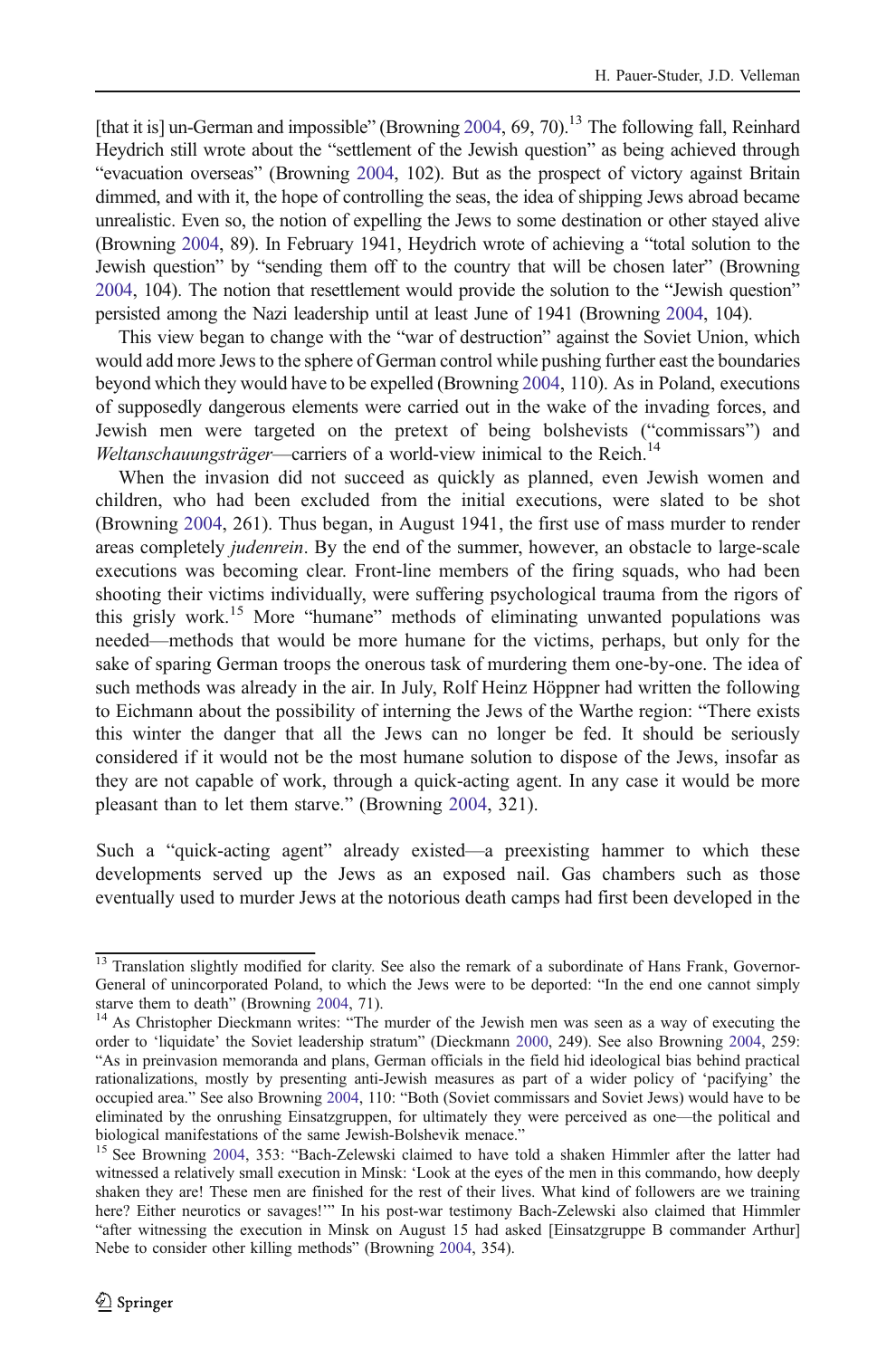winter of 1939–1940 for the purpose of "euthanizing" large numbers of mentally and physically handicapped adults, $16$  a program that appears to have been envisioned by Hitler as early as 1935 (Friedlander [1995,](#page-26-0) 62). Six medical killing centers, under the supervision of resident physicians, received transports of handicapped patients from all over the Reich.<sup>17</sup>

It remains a matter of debate among historians exactly when a decision was reached to apply this technology to solving the "Jewish question" once and for all. At some point in the summer or fall of 1941, the techniques that had been developed for large-scale "euthanasia" were married to the policy of wholesale extermination that had developed on the Soviet front, begetting what is now known as the "Final Solution".

Consultants from T4, as the "euthanasia" program was known, visited Lublin during the construction of Treblinka, Sobibor, and Belzec (Friedlander [1995](#page-26-0),  $297$ )<sup>18</sup> which belonged to what was later to be called "Operation Reinhard" (in honor of its architect, Reinhard Heydrich, who had been assassinated).<sup>19</sup> Almost all of the staff in these killing centers were then recruited from T4 (Friedlander [1995](#page-26-0), 297ff, 237–245). They brought their methods and procedures with them. $20$ 

The camps erected during Operation Reinhard represented the application of previously developed methods to a "problem" that, until the latter half of 1941, had been addressed with what Eichmann liked to call "political" rather than "physical" solutions (Cesarani [2004,](#page-26-0) 106)—that is, by forced emigration, deportation, and ghettoization. The technology

 $16$  The term 'euthanasia' is in quotation marks because showing mercy to the victims was not in practice the regulating goal of the program (Friedlander [1995](#page-26-0), 87).<br><sup>17</sup> The first gassings of Jews as such—that is, simply because they were Jews—were carried out on German

soil in 1940 as a relatively small part of this "euthanasia" program (Friedlander [1995\)](#page-26-0). Whereas non-Jewish handicapped patients were selected for "euthanasia" after a cursory medical evaluation, Jewish patients were sent to the medical killing centers in exclusively Jewish transports on no medical pretext whatsoever. The fact remains, however, that these transports accounted for a small fraction of what have conservatively been estimated as 70,000 murders of the ill and handicapped (Friedlander [1995,](#page-26-0) 109), in gas chambers disguised as shower rooms, using procedures like those subsequently used at the killing centers in the East, which had not yet been planned, much less constructed. Shortly before Hitler ordered a stop to the "euthanasia" program (which continued by other means nonetheless), physicians previously involved in that program had begun to make periodic visits to concentration camps, where they selected inmates to be transported to the medical killing centers, for the purpose of reducing the number of potential troublemakers and "useless eaters"—that is, inmates unable to work (Friedlander [1995](#page-26-0), 142 ff.). Concentration-camp inmates became the sole victims of these centers after the "stop order" was issued, in August of 1941. Here again, the selections included Jews as such, but only as one group among many who were selected for this "special treatment" (Friedlander [1995,](#page-26-0) 144). (Killings of the handicapped continued by other means, in what was called "wild" euthanasia.

<sup>&</sup>lt;sup>18</sup> In popular understanding of the Third Reich, the concentration camps—which held a vast range of criminals, political prisoners, prisoners of war, so-called 'asocials', and foreign slave-laborers, as well as Jews, Gypsies, and homosexuals—are typically conflated with the death camps where the latter groups were collected solely for the purpose of being murdered.

<sup>&</sup>lt;sup>19</sup> These centers were preceded in operation only by Chelmno, which used gas vans of a kind that had been developed for the *Einsatzgruppen* and were operated by an officer who had used such vans to kill the handicapped in Poland (Friedlander [1995,](#page-26-0) 286, 139).<br><sup>20</sup> See Friedlander's description: "First, subterfuge was used to fool the victims upon arrival with the

appearance of normality. In the euthanasia centers, physicians and nurses checking medical files made the killing center look like a regular hospital, while in the camps of Operation Reinhard, the trappings of the reception area and the welcoming speech by a staff member made the killing center look like a labor camp. The victims were told in both places that they had to take showers for hygienic reasons, and the gas chambers were disguised as shower rooms, while the belongings of the victims were carefully collected and registered to maintain the illusion of normality. [. . .] Second, in both the Reich and the East, the victims were crowded into the gas chamber, and their corpses were burned immediately after they had been killed" (Friedlander [1995,](#page-26-0) 300).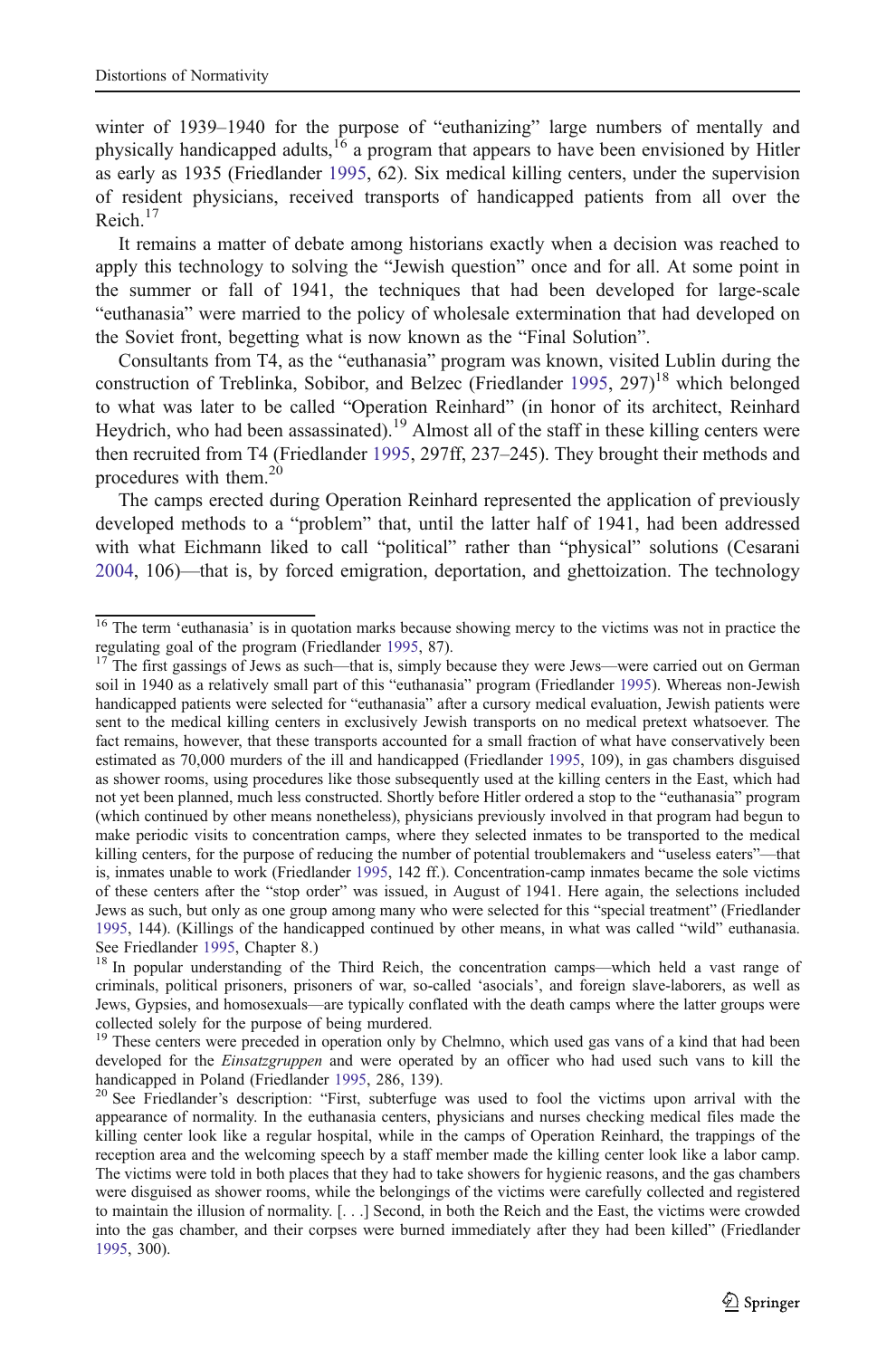of mass murder was refined and vastly expanded by the Nazis to solve their "problem" with the Jews, but it was borrowed for this purpose from other contexts.

This brief summary raises several issues for moral philosophers. Most importantly, it suggests that the Holocaust cannot be seen solely as the work of a few demonic masterminds. To be sure, the genocide that assumed its ultimate form after the Wannsee Conference of January 1942 would not have occurred had Hitler not issued an order for the "physical annihilation" of the Jews.<sup>21</sup> But the "Final Solution" required the voluntary participation of thousands, from ordinary policemen who waived the opportunity to be excused from firing-squad duty (Browning [1993](#page-26-0), 57, 64); to the local commanders who improvised on their instructions to pacify conquered areas and then to eliminate "useless eaters"; to mid-level functionaries, who frequently exercised considerable initiative in carrying out their tasks.<sup>22</sup>

Thus, what proved to be mass murder was thinkable for a large number of people, not all of whom could have been the sort of evil geniuses held responsible for the Holocaust in the popular imagination. And atrocities short of mass murder were thinkable for an even wider circle of people including, for example, the demographic and economic planners who conceived the "General Plan for the East", which envisioned the elimination of up to 30 million Soviet citizens, by exposure and starvation (Browning [2004,](#page-26-0) 240; Dieckmann [2000](#page-26-0), 253; Aly and Heim  $2002$ ,<sup>23</sup> and industrialists who exploited slave laborers under brutal, often murderous conditions (Gregor [1998](#page-26-0), Bähr et al. [2008;](#page-26-0) Gall [2002;](#page-26-0) Mommsen [1996\)](#page-27-0).

Our question is why morality did not have the effect of making these atrocities unthinkable. What concerns us is not so much the behavior of the perpetrators at the top of the Nazi hierarchy as that of the ordinary people who were directly involved in the shooting and gassing. The reason why the latter perpetrators were not deterred by morality, in our view, is that moral principles were filtered through socially conditioned interpretations and perceptions that gave events a distorted normative significance. In order to explore these distortions, we will consider a few perpetrators whose thinking is revealed to at least some extent by letters or diaries written at the time of their misdeeds. They were more or less ordinary people who were assigned to duties that, for reasons difficult for us to fathom, they were willing to perform.

Our first case is that of Johann Paul Kremer, a physician and Dozent of Anatomy at the University of Münster, who served at Auschwitz during a period when its gas chambers were in operation.<sup>24</sup> Kremer's diary is of interest for several reasons: his age at the time of serving in Auschwitz (58), his doctorate in philosophy (Berlin 1914); the brevity of his service at Auschwitz (3 months); and his post-war statements to interrogators about specific entries in the diary.

Until his arrival at Auschwitz, in August 1942, Kremer recorded brief entries detailing fairly mundane features of daily life: meals eaten, train journeys taken, surgical procedures performed, the weather, and so forth. On August 27, he wrote:

 $21$  This phrase comes from Adolf Eichmann's testimony about a conversation with Heydrich in late summer 1941 (Cesarani [2004,](#page-26-0) 91). Historians generally agree that Hitler's order was not in writing; they disagree as to when it was issued.

<sup>&</sup>lt;sup>22</sup> See especially the narrative of the deportation from Hungary in Chapter Six of Cesarani [\(2004\)](#page-26-0), 159–199.<br><sup>23</sup> Starvation of the Soviet population was also an element of German military strategy, which specified that two-thirds of the army was to be "provisioned entirely from the East" by taking food from the mouths of the local population (Dieckmann [2000](#page-26-0), 253).

<sup>&</sup>lt;sup>24</sup> A translation of Kremer's diary is published in KL Auschwitz as Seen by the SS, published by the Auschwitz-Birkenau State Museum in Oswiecim (Auschwitz-Birkenau State Museum [1996,](#page-26-0) ISBN 83- 85047-32-8). Selections from Kremer's diaries can also be found in Klee et al. ([1991](#page-26-0)), 256–268. See p. 296 for biographical details.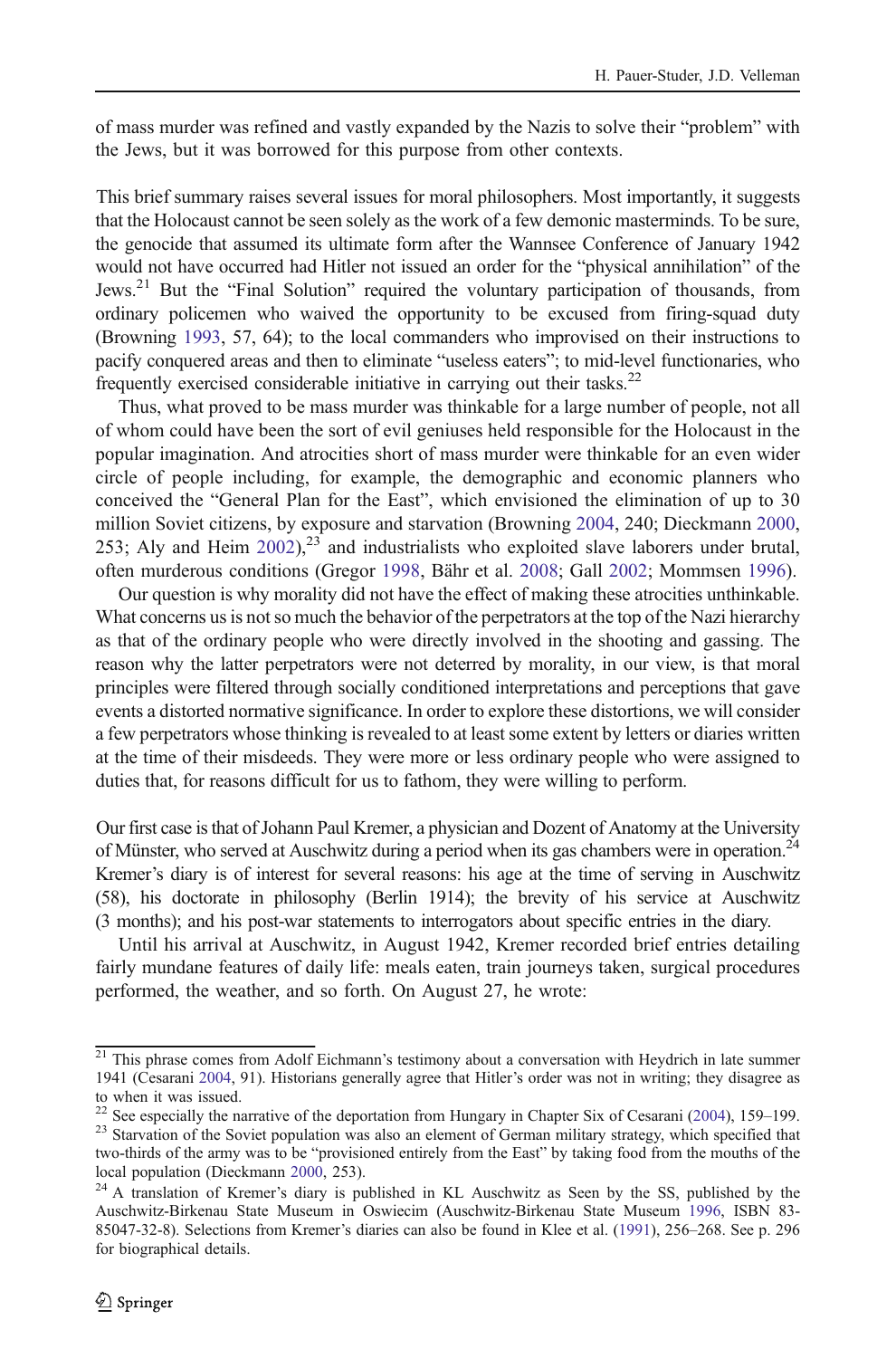Brigadeführer Gentzken visited the hospital on his way to Carlsbad. He spoke of the repudiation of intellectualism, particularly by Goebbels, of the gradual deterioration of the universities and of the Ministry for Population Policy. (Entry of August 27, 1942; Auschwitz-Birkenau State Museum [1996](#page-26-0), 160–161)

Although Kremer did not explicitly endorse these sentiments, he recorded them without comment, and they foreshadow subsequent entries indicating skepticism about Nazi racial doctrine.

One event that would be consequential for his subsequent career was his publication of a research paper entitled "A Noteworthy Contribution to the Problem of the Hereditary Nature of Traumatic Deformations", an accomplishment of which he seems to have been especially proud. The Lamarckian thesis of this paper was interpreted as contrary to Nazi racial doctrine and would eventually prevent his appointment to a chair at Münster after his service at Auschwitz. Learning of the reason for his rejection after the fact, in 1943, he vented his frustration in the diary:

And so I have really become a victim of my sincere belief in scientific ideals and in the unlimited freedom of research [. . .] . By such manoeuvers science has received a mortal blow and has been banished from the country! The situation in Germany today is no better than in the times when Galileo was forced to recant and when science was threatened by tortures and the stake. Where, for Heaven's sake, is this situation going to lead us in the twentieth century!!! I could almost feel ashamed to be a German. And so I shall have to end my days as a victim of science and a fanatic of truth. (Entry of January 13, 1943; Auschwitz Birkenau State Museum [1996](#page-26-0), 177)

In the margin next to this entry, Kremer wrote: "There is no Aryan, Negroid, Mongoloid or Jewish science, only true or false science!"<sup>25</sup>

Similar remarks appear in an entry that Kremer wrote after his service at Auschwitz, when he was asked to attend a course on "population policy" and "race hygiene". Upon arrival, he wrote, "Room and board are good, the intellectual claims poor".<sup>26</sup> Thus, Kremer could cast himself as an opponent of Nazi ideology, as he did again after the war. Ordered by the Allies to report as a laborer during the occupation, he wrote:

One has to put up with things like this because one was an SS physician. No one considers the fact that I lost my position through the NSDAP [Nazi Party], since I dealt the party one of the heaviest blows in the ideological sense by publishing my work on the hereditary nature of acquired qualities. (Entry of August 6, 1945; Auschwitz Birkenau State Museum [1996,](#page-26-0) 214)

In short, Kremer was no adherent of Nazi racial doctrine. His participation in the Holocaust must be understood in other terms.

 $25$  When Kremer was invited to attend a training session for propaganda lecturers on "population policy" and "race hygiene", he wrote: "It may only have been the result, among many other motives, of the desire to stop my scientific work. If only people could see behind the scenes of the scheming university flunkeys who are my ill-wishers. I have always been a thorn in their flesh because of my work and of the fact that I was the first to join the party" (Entry of May 24, 1943; Auschwitz Birkenau State Museum [1996](#page-26-0), 181). Elsewhere, Kremer rails against the stupidity of the scientific establishment who "have got themselves into a blind alley by accepting the concepts of leucocytes and phagocytes; they will never be able to escape from their impasse without the radical interference of an outsider"—namely, Kremer himself. He proposes to write a book demonstrating that the cells classified as leucocytes and phagocytes are simply the remnants of decaying tissues that have found their way into the bloodstream (Entry of December 26th, 1943; Auschwitz Birkenau State Museum [1996](#page-26-0), 187). <sup>26</sup> Entry of June 20, 1943; Auschwitz Birkenau State Museum [1996](#page-26-0), 182.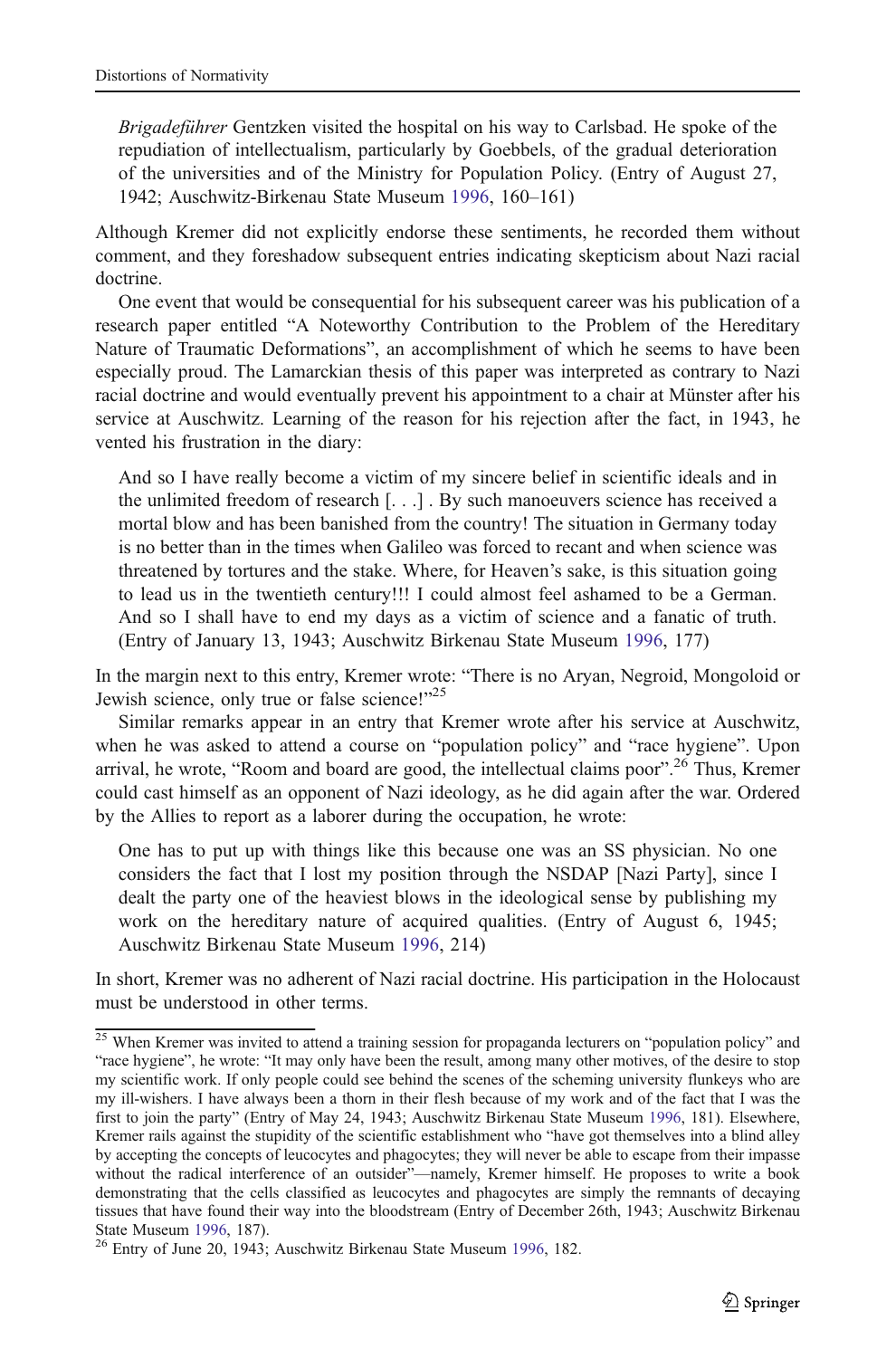Kremer arrived at Auschwitz on August 30, 1942, to replace a surgeon who had been taken ill. Three days later, he recorded, "Was present for the first time at a special action" (Entry of September 2, 1942; Auschwitz Birkenau State Museum [1996](#page-26-0), 162). In his postwar interrogation, he described his role as follows:

By September 2, 1942, at 3 a.m. I had already been assigned to take part in the action of gassing people. These mass murders took place in small cottages situated outside the Birkenau camp in a wood. [. . .] All SS physicians on duty in the camp took turns to participate in the gassings, which were called *Sonderaktion* [special action]. My part as physician at the gassing consisted in remaining in readiness near the bunker. I was brought there by car. I sat in front with the driver and an SS hospital orderly [SDG] sat in the back of the car with oxygen apparatus to revive SS-men, employed in the gassing, in case any of them should succumb to the poisonous fumes. When the transport with people who were destined to be gassed, arrived at the railway ramp, the SS officers selected from among the new arrivals persons fit to work, while the rest old people, all children, women with children in their arms and other persons not deemed fit to work—were loaded onto lorries and driven to the gas chambers. I used to follow behind the transport till we reached the bunker. There people were driven into the barrack huts where the victims undressed and then went naked to the gas chambers. Very often no incidents occurred, as the SS-men kept people quiet, maintaining that they were to bathe and be deloused. After driving all of them into the gas chamber the door was closed and an SS-man in a gas mask threw the contents of a Cyclon tin through an opening in the side wall. The shouting and screaming of the victims could be heard through that opening and it was clear that they were fighting for their lives [Lebenskampf]. These shouts were heard for a very short while. I should say for some minutes, but I am unable to give the exact length of time. (Auschwitz Birkenau State Museum [1996,](#page-26-0) 162, n.50)

After recording his attendance at the Sonderaktion, Kremer wrote in his diary, "By comparison Dante's Inferno seems almost a comedy. Auschwitz is justly called an extermination camp!" His most pointed reaction to a "special action" followed 3 days later:

At noon was present at a special action in the women's camp . . .—the most horrible of all horrors. Hschf. Thilo, military surgeon, was right when he said to me today that we are located here in the *anus mundi* [anus of the world]. In the evening at about 8 p.m. another special action with a draft from Holland. Men compete to take part in such actions as they get additional rations—1/5 liter vodka, 5 cigarettes, 100 grammes of sausage and bread. (Entry of September 5, 1942; Auschwitz Birkenau State Museum [1996,](#page-26-0) 162-163)

In his post-war interrogation, Kremer explained this entry as follows:

Being an anatomist I had seen many horrors, had dealt with corpses, but what I then saw was not to be compared with anything ever seen before. It was under the influence of these impressions that I [wrote this entry in my diary]. I used [the] expression [anus mundi] because I could not imagine anything more sickening and more horrible. (Auschwitz Birkenau State Museum [1996,](#page-26-0) 163. n.51)

By this point, Kremer had already witnessed the murder of more than 2,300 people. During his three months at Auschwitz, he would attend 14 "special actions", in which over 10,000 victims were gassed.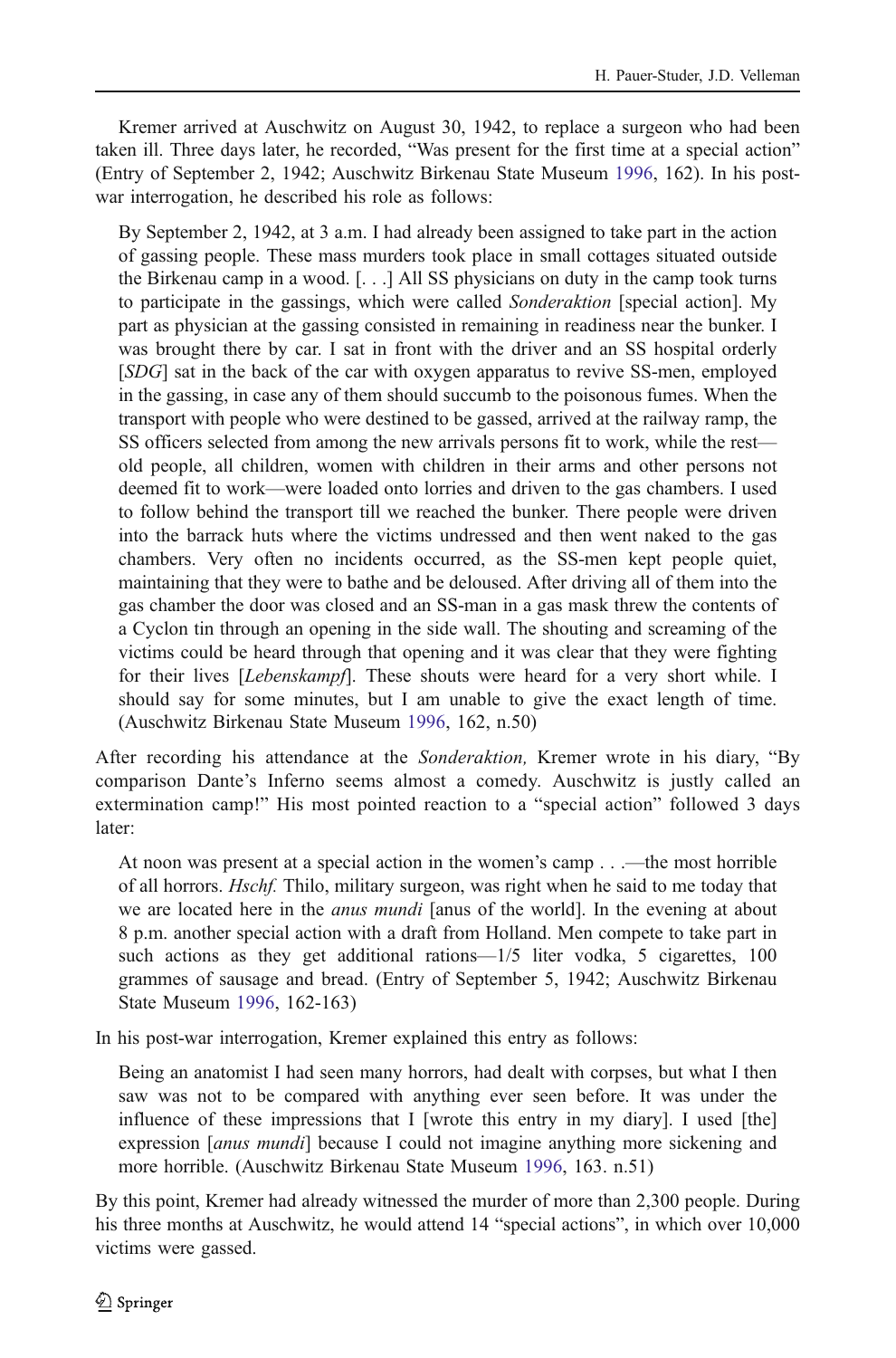Kremer recorded every "special action" at which he was present, noting on each occasion how many he had witnessed to date. He sometimes mentioned exceptional circumstances, such as: "Terrible scenes when three women begged merely to have their lives spared" (Entry of October 18th, 1942; Auschwitz Birkenau State Museum [1996](#page-26-0), 169). In his interrogation, Kremer explained, "They were young and healthy women, but their begging was to no avail. The SS-men, taking part in the action, shot them on the spot" (Auschwitz Birkenau State Museum [1996](#page-26-0), 169, n.82).

Kremer was also present at punishments of inmates and at "medical" killings by phenol injection. In the latter case, he attended partly in order to collect samples, because he was interested in the effects of starvation on human tissues<sup>27</sup>:

To choose suitable specimens I used to visit the last block on the right [Block 28] where sick prisoners from the camp came for medical examination. During the examination the prisoners who acted as doctors presented the patients to the SS physician and described the illness of the patient. The SS physician decided then taking into consideration the prisoner's chances of recovery—whether he should be treated in the hospital, perhaps as an outpatient, or be liquidated. [. . .] The SS physician primarily designated for liquidation [by injection] those prisoners whose diagnosis was Allgemeine Körperschwäche [general bodily exhaustion]. I used to observe such prisoners and if one of them aroused my interest, owing to his advanced state of emaciation, I asked the orderly to reserve the given patient for me and let me know when he would be killed with an injection. At the time fixed by the orderly the patients selected by me were again brought to the last block, and were put into a room on the other side of the corridor opposite the room where the examinations, during which the patient had been selected, had taken place. The patient was placed on the dissecting table while he was still alive. I then approached the table and put several questions to the man as to such details which pertained to my research. For instance, I asked what his weight had been before the arrest, how much weight he had lost since then, whether he took any medicines, etc. When I had collected my information the orderly approached the patient and killed him with an injection in the vicinity of the heart. As far as I knew only phenol injections were used. Death was instantaneous after the injection. I myself never made any lethal injections. (Auschwitz Birkenau State Museum [1996,](#page-26-0) 167)

What are we to make of these statements? Apparently, Kremer had heard Auschwitz described as an "extermination camp" even before he arrived but had not taken the

 $27$  See these diary entries: "Extracted and fixed fresh live material from liver, spleen and pancreas" (Entry of Nov. 13, 1942; Auschwitz Birkenau State Museum [1996,](#page-26-0) 172); "Was present at a punishment and 11 executions. Have taken fresh liver, spleen and pancreas material after an injection of pilocarpine" (Entry of Oct. 17, 1942; Auschwitz Birkenau State Museum [1996](#page-26-0), 169); "First frost this night, the afternoon again sunny and warm. Fresh material of liver, spleen and pancreas taken from an abnormal individual" (Entry of Oct. 15, 1942; Auschwitz Birkenau State Museum [1996,](#page-26-0) 169); "Fresh material (liver, spleen and pancreas) from a Jewish prisoner of 18, extremely atrophic, who had been photographed before. As usual, the liver and spleen were preserved in Carnoy, and the pancreas in Zenker (prisoner no. 68030)" (Entry of Nov. 13, 1942; Auschwitz Birkenau State Museum [1996,](#page-26-0) 172). Kremer kept this material, and after the war he thought of doing research on it: "I am [. . .] thinking of establishing a small laboratory of my own out of my modest means, once the war is over. Basically, I only need badly a microtome, since I have brought materials from Auschwitz which absolutely must be worked on. I shall put my thoughts in a book, perhaps under the title, Retrogression of Tissues or Histolysis, and so my views shall at least be preserved" (Entry of Dec. 26, 1943; Auschwitz Birkenau State Museum [1996](#page-26-0), 186).

Kremer's research interest in the victims is discussed by Robert Jay Lifton (Lifton [2000,](#page-26-0) 292–293). Lifton quotes one of Kremer's colleagues as testifying that "Kremer looked upon the prisoners as so many rabbits".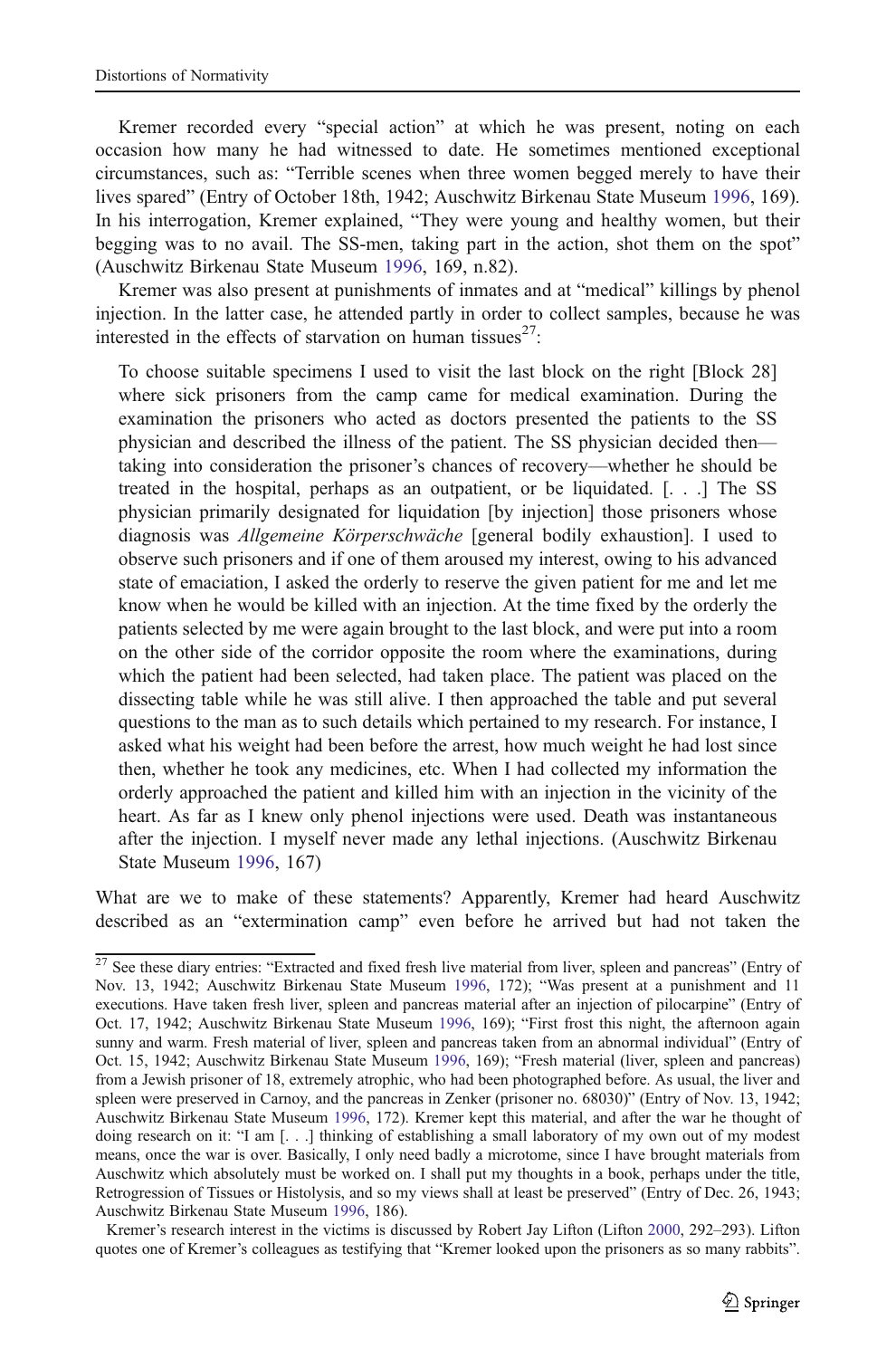description seriously until witnessing his first Sonderaktion ("Auschwitz is justly called an extermination camp!").<sup>28</sup> He remarked on the horror of these scenes ("Dante's Inferno", "anus mundi"), and yet he later rated these horrors on the scale of his medical experiences ("As an anatomist", "young and healthy women"), suggesting that he was adopting a professional distance from the depravity on display. He regarded the "special actions" as sufficiently significant to count and record with care, and yet he also came to take them in stride after the initial shock.

Kremer's failure to comment on the criminality of the gassings cannot be attributed to fear of criticizing the regime in his diary, since he was shortly to write a polemic against the notion that there is such a thing as "Jewish science". He was not young and inexperienced, nor incapable of defining ideals in opposition to those around him. Finally, he never expressed any hatred or contempt toward the victims.

One can hypothesize, however, that these very factors facilitated his complicity. He conceived of his role as professional, as that of a physician on duty at the gassings, as an anatomist observing the corpses, and as a medical researcher in the sickbay. According to SS physicians interviewed by Robert J. Lifton, the medical community at Auschwitz encouraged its members to rely on their professional self-conceptions (Lifton [2000](#page-26-0), 173). For example, the "selections" of Jews to be gassed were rationalized by analogy with medical triage in war. When newcomers protested that "[s]electing is not the province of the doctor, because it is a completely nonmedical activity", veterans would respond, "'What do you do in war, . . . in battle, don't you have to select there as well?' Since not all can be treated and not all can be transported, this [need to select] is the problem of every medical doctor" (Lifton [2000](#page-26-0), 196).

The selections were also compared to public-health measures designed, on the one hand, to maintain the health of the slave-labor force and, on the other, to prevent epidemics in the camp<sup>29</sup>:

[T]heir task included maintaining the health of these slave laborers, at least to the degree of enabling them to work. But SS doctors could take the opposite view as well, claiming that overcrowding and extremely poor hygienic conditions could lead to devastating epidemics. They would therefore insist that fewer arrivals be admitted to the camp; that, in effect, a greater percentage of them be killed. (Lifton [2000,](#page-26-0) 174–175)

Thus, sending inmates to the gas chambers could even be characterized as an act of medical "idealism":

For the SS doctor, efficiency in selections became equated with quarantine arrangements and the improvement of actual medical units, all in the service of

 $28$  Kremer's reaction to the sight of the gas-chambers is echoed by one of Robert J. Lifton's informants: "There was no one in Germany or in the whole world who had not heard Hitler's and Streicher's proclamation that the Jews had to be exterminated [vernichtet]. . . . Everybody heard that. And everybody 'heard past it' [vorbeigehört; 'didn't take it in']. Because nobody believed that such a reality would come into practice. . . . And suddenly one is confronted with the fact that what one used to, my God!, take for propaganda verbiage [*Propagandageschwätz*] is now totally, completely, wholly [*ganz*, *ganz*, *ganz*] matterof-fact [trocken; literally, 'dry'] and strategically concrete, that it is being realized [verwirklicht] with 100percent strategy. That above all shook one. That one did not foresee [but] . . . you knew if, and all of a sudden you are standing in front of it. Did you really know it?" (Lifton [2000,](#page-26-0) 204–205; elipses and interpolations in the original).

<sup>&</sup>lt;sup>29</sup> See also this quotation from one of Lifton's informants: "There were numerous discussions: Should one gas more or should one [gas fewer]? Where is the limit to be set? That is, if you take more old people into the camps, then there are more diseased people, and that, for many reasons, is the worse problem is they are in the working camp . . . where there is only so much possibility [for keeping limited numbers of people alive]. . . ." (Lifton [2000](#page-26-0), 176–177).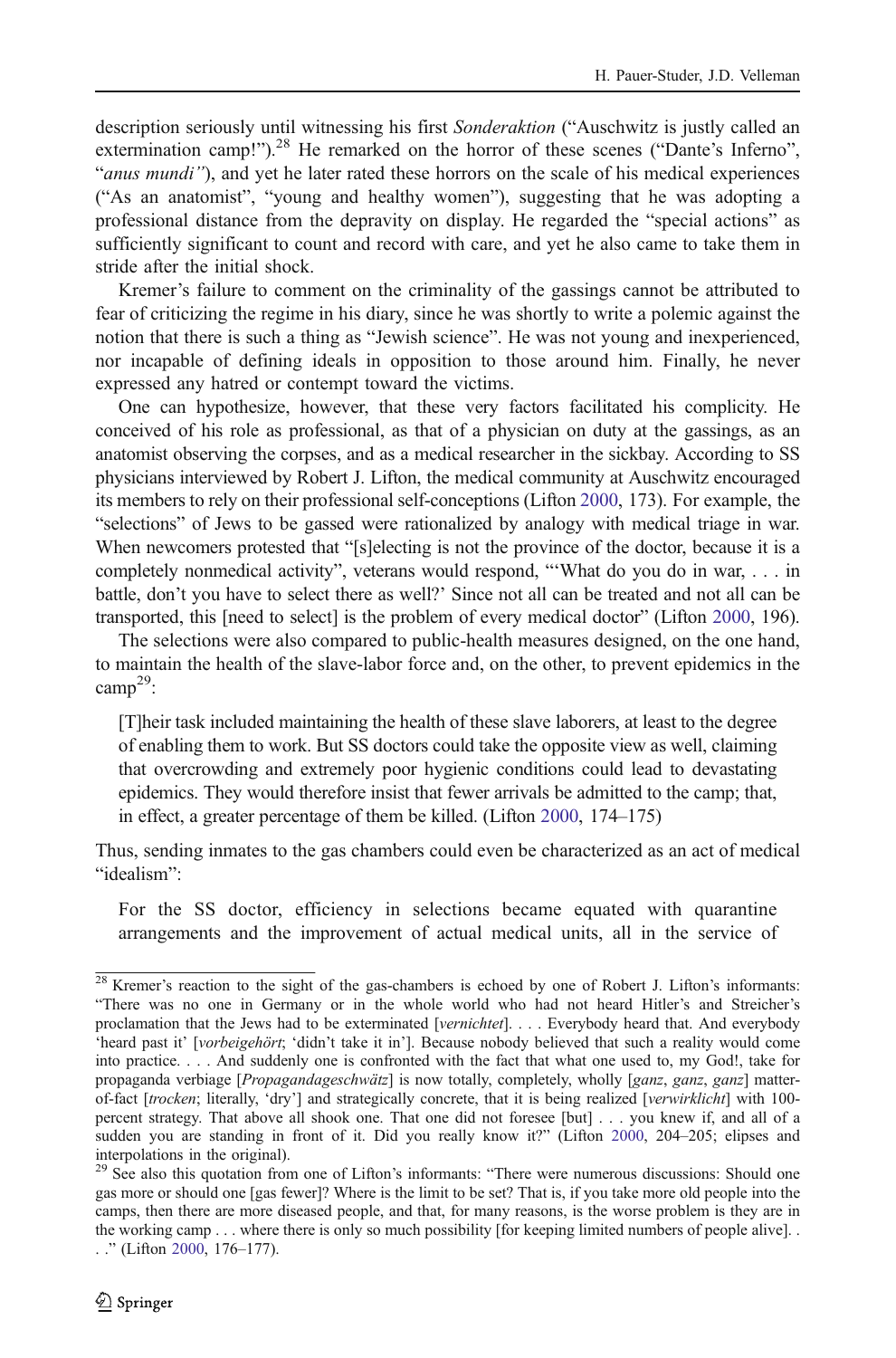keeping enough inmates able to work and the camp free of epidemics. Within that context, the SS doctor inevitably came to perceive his professional function to be in neither the killing nor the healing alone, but in achieving the necessary balance. That healing-killing balance, according to the SS doctor Ernst B., was 'the problem' for SS doctors. From that standpoint, as he further explained, the principle of 'clearing out' a block when there was extensive diarrhea—sending everyone on it to the gas chambers—could be viewed as 'pseudo-ethical' and 'pseudo-idealistic.' Dr. B. meant that such a policy in that environment could be perceived by the doctors themselves as ethical and idealistic in that they carried out their task to perfection on behalf of the higher goal of camp balance. (Lifton [2000](#page-26-0), 202)

Finally, gassing itself was viewed as humanitarian treatment for people who were going to die one way or another.<sup>30</sup> It was even described—at first ironically but later in all seriousness—as a form of therapy. $31$ 

They considered themselves performing Therapia Magna Auschwitzciense. They would even use the initials T.M. At first it was mockingly and ironically, but gradually they began to use them simply to mean the gas chambers. So that whenever you see the initials T.M., that's what it means. The phrase was invented by Schumann who fancied himself an academic intellectual among the intelligentsia of Auschwitz doctors. By that phrase they mean, for instance, saving people from typhus epidemics. They were doing them a favor. And there was also a sense of humane method in what they were doing. . .. A second part of the concept of *Therapia Magna* was doing things for science learning things for science, etc. (Lifton [2000,](#page-26-0) 208)

All of these distortions of the medical code of ethics permeated the environment in which Kremer operated.

Consider next a perpetrator with a long history of allegiance to the National Socialist cause. Felix Landau was an Austrian who joined the National Socialist Worker Youth at the age of 15.<sup>32</sup> He joined the SA (the Nazi's brown-shirted "storm troops") in 1933, and the SS in 1934. He participated in the coup attempt that killed the Austrian Chancellor, Engelbert Dollfuss. When the Russian campaign began in 1941, he was serving in occupied Poland. Partly because of a troubled love affair, he volunteered to serve in an *Einsatzkommando* that was to carry out mass executions in the Lvov district. He subsequently had the task of training the Ukrainian militia and organizing Jewish labor in the district.

At the beginning of his service in the *Einsatzkommando*, Landau wrote in his diary: "I have little inclination to shoot defenceless people—even if they are only Jews. I would far rather good honest open combat" (Entry of July 3, 1941; Klee et al. [1991,](#page-26-0) 90). Landau was not entirely free of thoughts that verged on sympathy for the Jews:

[T]hirty-two Poles, members of the intelligentsia and Resistance, were shot about two hundred metres from our quarters after they had dug their own grave. One of them simply would not die. The first layer of sand had already been thrown on the first

<sup>&</sup>lt;sup>30</sup> As Lifton's informant Dr. B. put it: "What is better for him [the prisoner]—whether he croaks [verreckt] in shit or goes to heaven in [a cloud of] gas? That settled the whole matter for the initiates [Eingeweihten]"

<sup>(</sup>Lifton [2000](#page-26-0), 196).  $31$  This quotation is from a prisoner who worked with the SS physicians in the capacity of a "nonmedical scientist."

 $32$  Landau's diary entries appear in Klee et al. [\(1991](#page-26-0)), 87–106. Biographical information on Landau appears in Klee et al. [\(1991\)](#page-26-0), 297–298.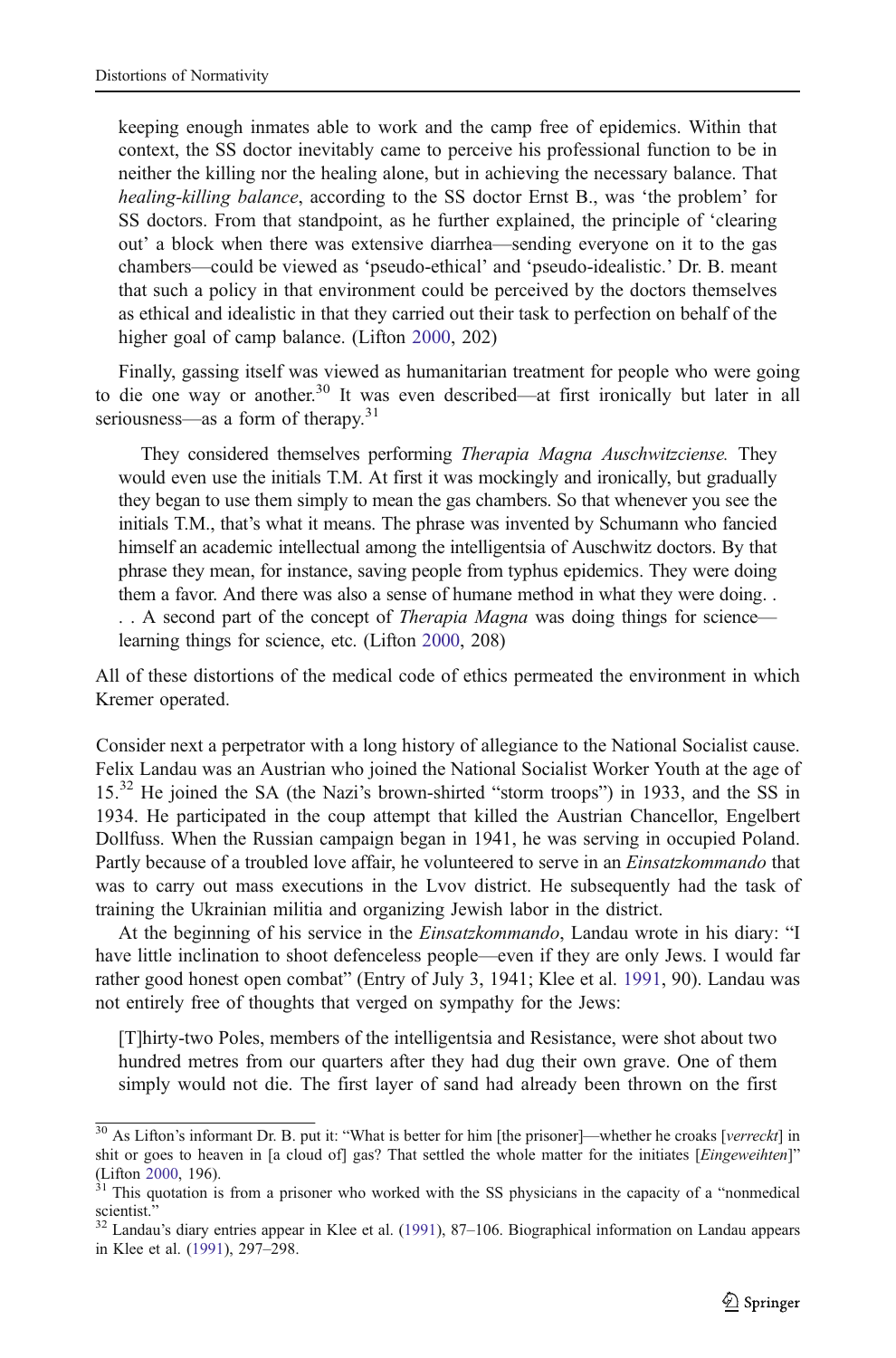group when a hand emerged from out of the sand, waved and pointed to a place, presumably his heart. A couple more shots rang out, then someone shouted—in fact the Pole himself—'Shoot faster!' What is a human being? (Entry of July 5; Klee et al. [1991](#page-26-0), 90)

On our way two Jews were stopped. They said that they had fled from the Russian army. Their story was fairly unbelievable. Six of our men got out, loaded up and the next minute both were dead. When the order to take aim was given, one of the Jews, an engineer, was still shouting, "Long live Germany." Strange, I thought. What on earth had this Jew been hoping for? (Entry of July 7; Klee et al. [1991,](#page-26-0) 93)

They are unbelievable. They even refused to accept a glass of water from us. ... The death candidates assembled with shovels to dig their own graves. Two of them were weeping. The others certainly have incredible courage. What on earth is running through their minds during those moments? I think that each of them harbours a small hope that somehow he won't be shot. [...] Strange, I am completely unmoved. No pity, nothing. That's the way it is and then it's all over. My heart beats just a little faster when involuntarily I recall the feelings and thoughts I had when I was in a similar situation. On 24 July 1934 in the Bundeskanzleramt [Chancellery] when I was confronted with the machine-gun barrels of the Heimwehr [Austrian militia, 1919– 38]. Then there were moments when I came close to weakening. I would not have allowed it to show, no, that would have been out of the question with my character. 'So young and now it's all over.' Those were my thoughts, then I pushed these feelings aside and in their place came a sense of defiance and the realization that my death would not have been in vain.

And here I am today, a survivor standing in front of others in order to shoot them. (Entry of July 12; Klee et al. [1991,](#page-26-0) 96–97)

Here we see that Landau sometimes could not help but enter into the victims' point of view. He recognized and reflected on their humanity ("What is a human being?"). He wondered, "What on earth had this Jew been hoping for?", "What on earth is running through their minds?", and he arrived at a fairly perceptive answer: "Each of them harbours a small hope that somehow he won't be shot". He at least found it "strange" that he was unmoved. His lack of pity was even threatened by the involuntary memory of his own experience in the Dollfuss affair, when he felt self-pity ("So young and now it's all over"). But by remembering that, he had then put his selfpity aside, he seems to have rationalized feeling no pity on the present occasion.

As these passages illustrate, Landau did not dehumanize Jews, nor does he seem to have hated them. His attitude toward Jews was simply the one that was mandated by the National Socialist state:

A certain Herr Gabriel, a man with an inferiority complex and bulging eyes, became angry because I had dismissed for incompetence a Jewess who was working for me. The gentleman forgets that we have introduced the race law into the National Socialist state. I'd already caught him once tenderly stroking the chin of a Jewess and given him a thorough talking-to. (Entry of July 30; Klee et al. [1991,](#page-26-0) 104)

The arguments with the Wehrmacht continue. [The *Einsatzgruppen* came into conflict with the German army (Wehrmacht), parts of which tried to impose standards of martial law in occupied areas, standards that would have distinguished between combatants and Jews, who were non-combatants.] The Major in charge must be the worst kind of state enemy. I remarked today that I would apply to Berlin for this M. to be put into preventive detention immediately; his actions are a danger to the state.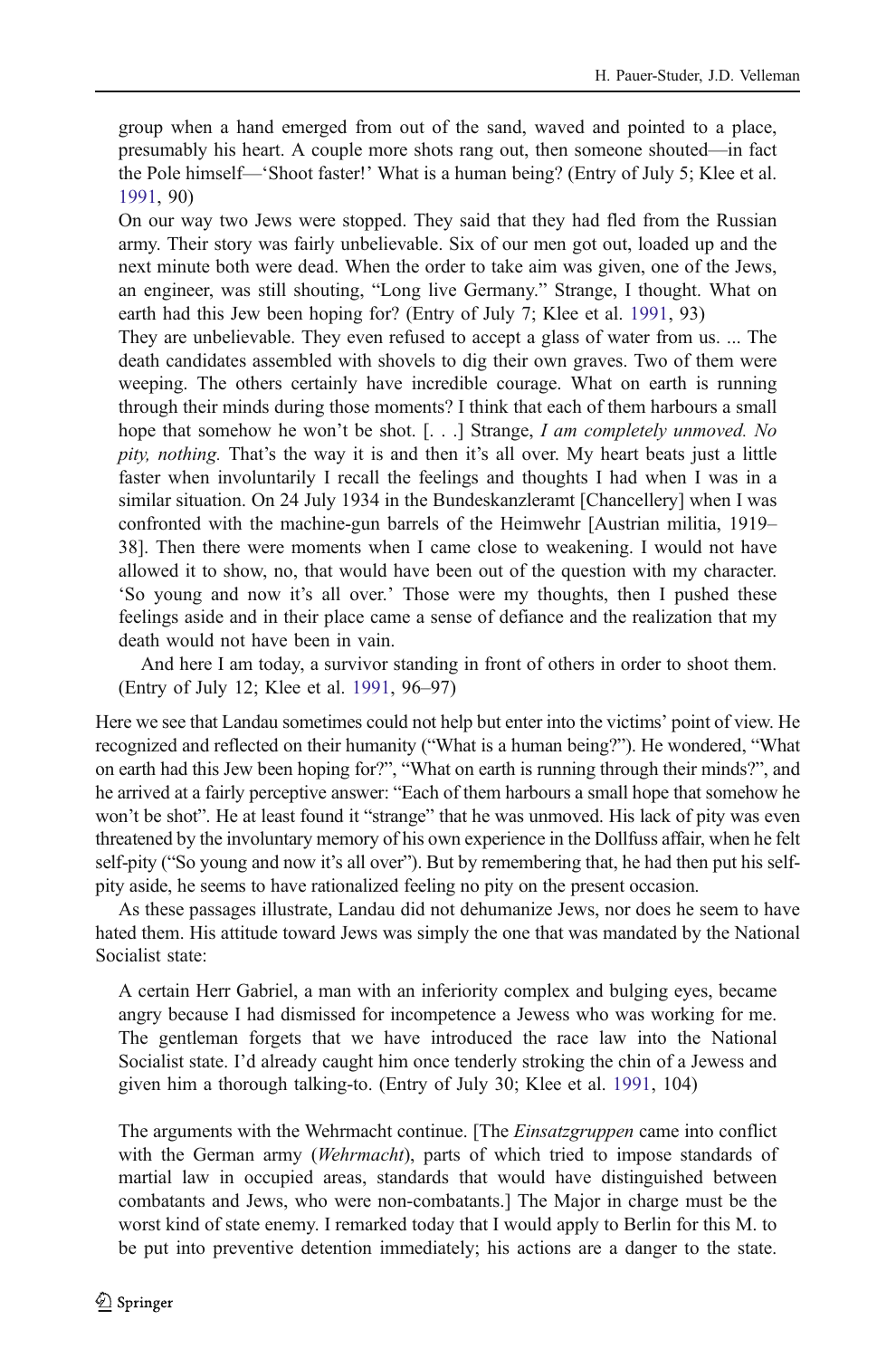Take his remark that the Jews fall under the protection of the German Wehrmacht. Who could have thought such a thing possible? That's no National Socialist. (Entry of July 10; Klee et al. [1991,](#page-26-0) 95)

As for executing Jews, Landau viewed it primarily as a job of work. The executions at which Landau described himself as unmoved are part of a 2-day narrative that begins as follows:

[O]ur KK [Kriminalkommissar—Ed.] ... immediately took advantage of [a superior's] absence to quench his thirst for action. Barely an hour later his wonderful orders such as 'Get a move on, gentlemen, get that whole pile over here to me' and the like were ringing out. He had arrests and shootings to his heart's desire. The prisoners, mostly Jews but also some Ukrainians, keep on coming. ... We 'work' right through the night.

 $\left[ \ldots \right]$ 

At 11 in the evening we got back to base. A flurry of activity down in the cellar, which I had just cleared up that morning. There were 50 prisoners, two of whom were women. I immediately volunteered to relieve the person who was on guard duty. Almost all of them will be shot tomorrow. Most of the Jews amongst them were from Vienna. Still dreaming of Vienna. I was on duty until three in the morning the next day. Finally went to bed dog tired at 3.30.

At 6:00 in the morning I was suddenly awoken from a deep sleep. Report for an execution. Fine, so I'll just play executioner and then gravedigger, why not? Isn't it strange, you love battle and then have to shoot defenceless people. Twenty-three had to be shot, amongst them the two above-mentioned women. They are unbelievable. [Entries of July 12 and 14; Klee et al. [1991,](#page-26-0)  $96-97$ ]<sup>33</sup>

The narrative ends like this:

Then a few bodies were rearranged with a pickaxe and after that then we began the gravedigging work.

I came back dog tired but the work went on. Everything in the building had to be straightened up. And so it went on without respite. [. . .]

So I worked until 11 o'clock and had to make myself a plan like a proper little architect. Everyone admired my work.

On Sunday, 13 July 1941, the work started again straight away. (Entry of July 12; Klee et al. [1991,](#page-26-0) 98)

Thus, Landau recounted the executions as tasks in a series that included clearing up the building on the previous morning and clearing it up again the following night. Rearranging bodies with a pickaxe was just another janitorial task. Landau prided himself on being recognized as a good worker ("Everyone admired my work").<sup>34</sup>

When not executing Jews, Landau dealt with them as workers whom he supervised: "There was a tremendous amount of work. Once again I have got to play general to the

<sup>&</sup>lt;sup>33</sup> There appears to be an error in the dating of these entries by Klee, Dressen, Riess. The entries appear in the order shown, which is clearly the order of the narrative, but they bear dates in reverse order.

<sup>&</sup>lt;sup>34</sup> See also: "The men had the day off today, some of them went hunting. I had to work here. Thanks and praise is sure to come my way. The above-mentioned Sturmbannführer went off hunting once again with his five men. The work is going ahead well. I have just been informed by the Haupsturmbannführer that I am to take over the training of the militia. Apparently, I have the right attitude" (Entry of July 21; Klee et al. [1991,](#page-26-0) 100).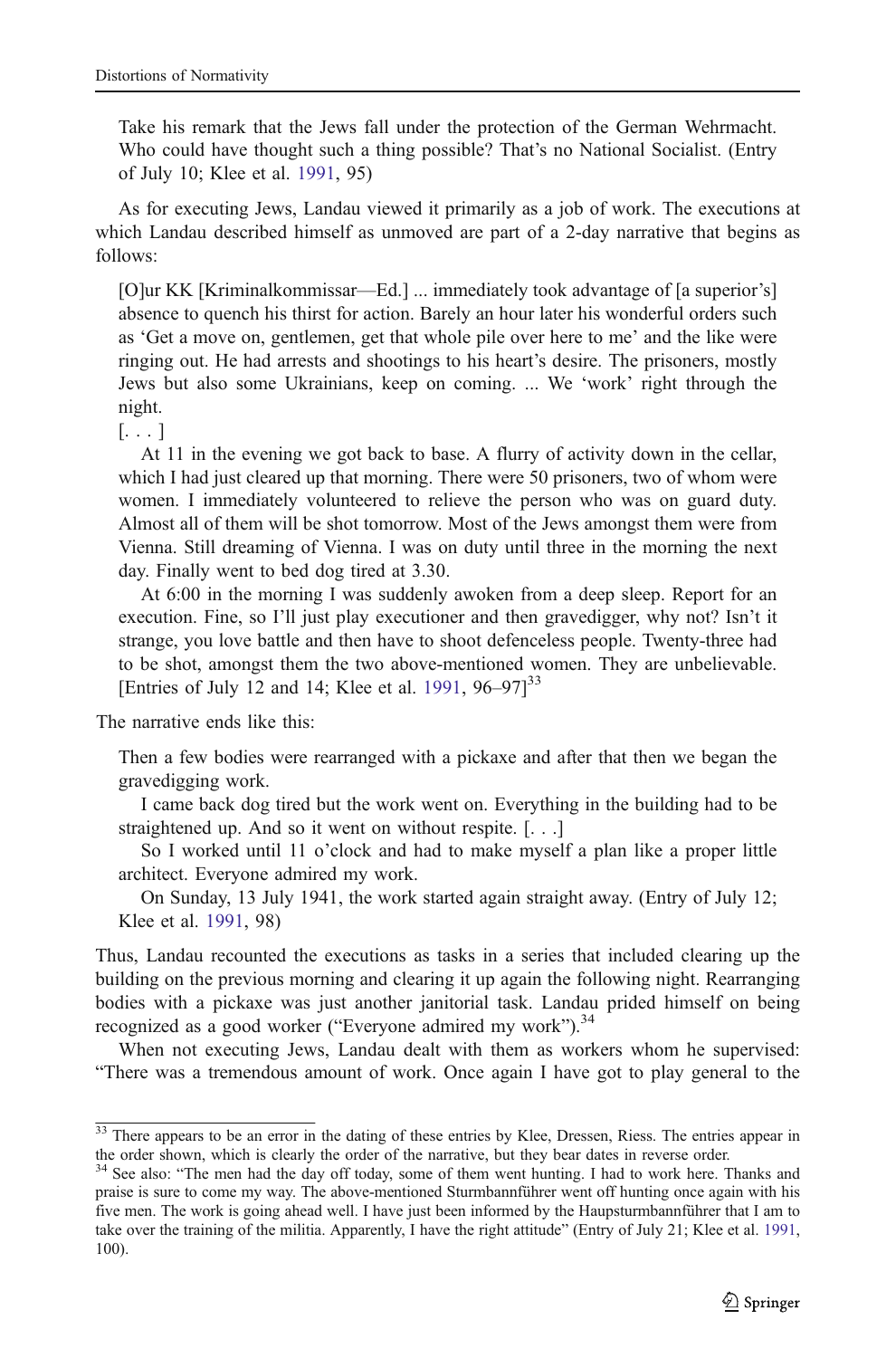Jews" (Entry of July 9; Klee et al. [1991,](#page-26-0) 94). The only occasion on which he initiated an execution was when some of "his" Jews refused to work:

Work goes on. This morning we started at 6. The G[ourverneur] G[eneral] is not coming. At 12:00 the Council of [Jewish] Elders reported to me that all the uniforms were ready. Since I had twenty of its men shot for refusing to work, everything's been running smoothly. (Entry of July 21; Klee et al. [1991,](#page-26-0) 101)

Work is one of the most persistent themes in Landau's diary, second only perhaps to his mistress.<sup>35</sup> Those for whom executions were more than a job, Landau regarded as abnormal:

At 4:00 pm on 2 July 1941 we arrived in Lemberg. First impression: Warsaw harmless in comparison. Shortly after our arrival the first Jews were shot by us. As usual a few of the new officers became megalomaniacs, they really enter into the role wholeheartedly. (Entry of July 3, Klee et al. [1991](#page-26-0), 89)

In Landau's mind, in other words, he was not exterminating vermin; he was not "only following orders"; he was *doing a job*. He normalized his activities as the workaday routine of a laborer getting up in the morning and doing a good day's work. The main problem for him was that it wasn't the job for which he had thought he was enlisting. He was forced to "play executioner and gravedigger" and "play general"<sup>36</sup> to the Jews rather than apply himself to the "good honest open combat" that he loved:

Our work is over for the day. Comaraderie is still good for the time being.  $[\ldots]$  I for one—like many of the other men—have been disillusioned with his Einsatz. Too little combat in my view, hence this lousy atmosphere." (Entry of July 5, Klee et al. [1991,](#page-26-0) 91)

This on a day when Landau had done little other than help to execute over 300 Jews and Poles. What made for a lousy atmosphere was not the killing; what made for a lousy atmosphere was that it was a lousy  $job.^{37}$ 

Consider finally a perpetrator who had more qualms than Kremer and Landau, but is more committed to Nazi ideology. Karl Kretschmer was a German pharmacist who joined the Nazi Party late, in 1939, and was rejected by the SS for "failure to satisfy requirements during a course on ideology" (Klee et al. [1991](#page-26-0), 296).<sup>38</sup> In August 1942, he was sent to the Russian front, where he served in a Sonderkommando that participated in mass executions. Writing to his wife, he said:

As I said, I am in a very gloomy mood. I must pull myself out of it. The sight of the dead (including women and children) is not very cheering. But we are fighting

<sup>&</sup>lt;sup>35</sup> In his entry of July 9 Landau notes: "If only I had post from my Trude. During the day when I am buried in work it is all right but during the night the loneliness and inactivity simply make me despair" (Klee et al. [1991,](#page-26-0) 94–5). What Landau might have felt about his immediate circumstances—that they could undermine his faith in humanity—he felt instead about this distant figure: "If she, who has come to mean so much to me, disappointed me I would be completely devastated. I think that I would lose my belief in humanity right up

to the day I died" (Klee et al. [1991](#page-26-0), 103).<br><sup>36</sup> At another point, Landau says, "I'm quite happy to play at being master builder and architect [...]" (Entry of July 20, Klee et al. 1991, 99).

 $^{37}$  Landau was tried and sentenced to life in prison by the *Landesgericht Stuttgart* in 1963 (Klee et al. [1991](#page-26-0), 298).

<sup>&</sup>lt;sup>38</sup> Kretschmer's letters appear in Klee et al. ([1991\)](#page-26-0), 163-171. The date of Kretschmer's enrollment in the party is here listed as 1949, which is obviously a misprint.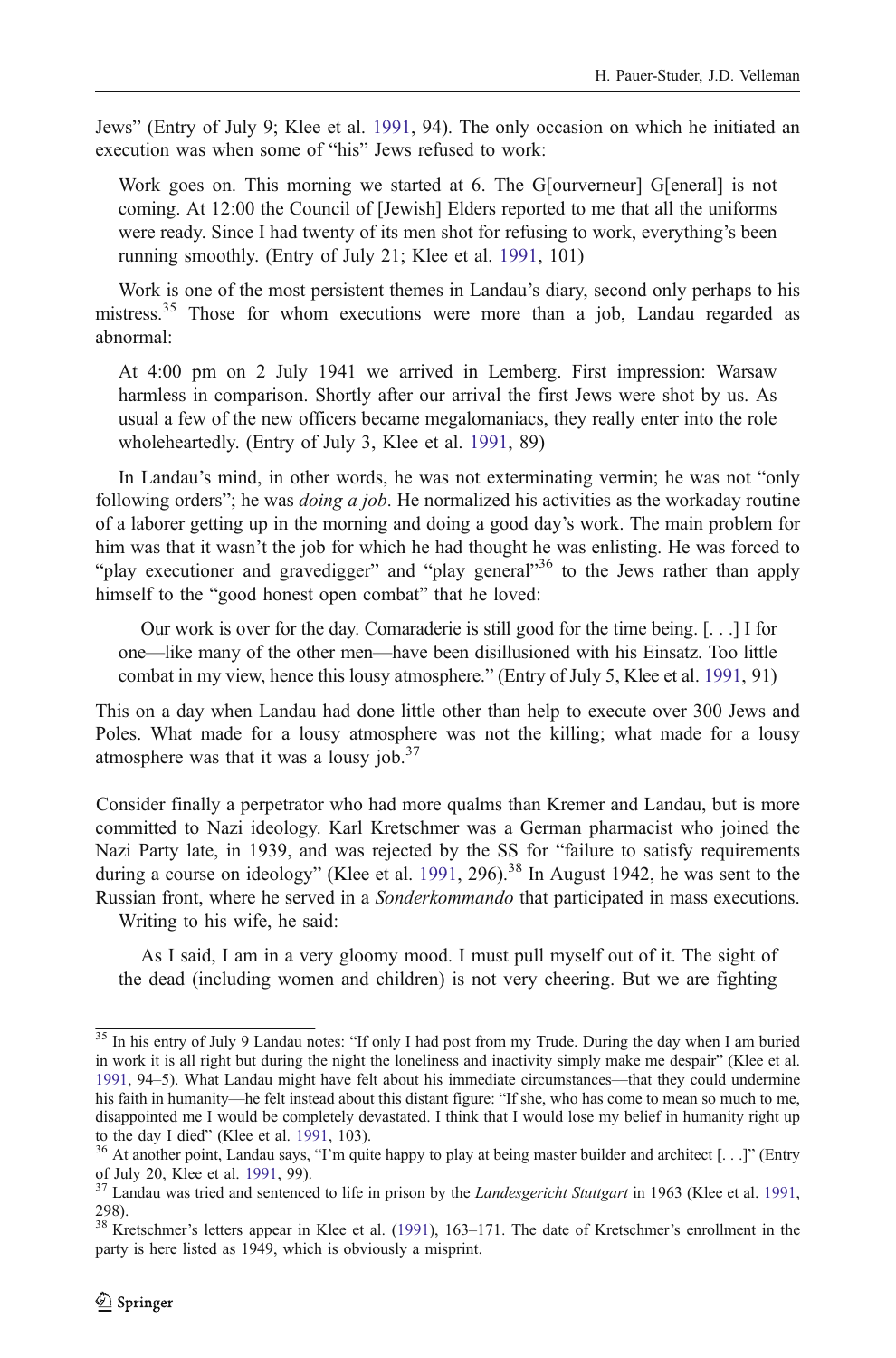this war for the survival or non-survival of our people. You back home, thank God, do not feel the full force of that. The bomb attacks have, however, shown what the enemy has in store for us if he has enough power. You are aware of it everywhere you go along the front. My comrades are literally fighting for the existence of our people.  $[\dots]$  As the war is in our opinion a Jewish war, the Jews are the first to feel it. Here in Russia, wherever the German soldier is, no Jew remains. You can imagine that at first I needed some time to get to grips with this. (Letter of September 27; Klee et al. [1991](#page-26-0), 163)

In other letters to his wife and children, he wrote:

I have already told you about the shooting—that I could not say 'no' here either. But they've more or less said they've finally found a good chap to run the administrative side of things. The last one was by all accounts a coward. That's the way people are judged here. But you can trust your Daddy. He thinks about you all the time and is not shooting immoderately. (Letter of October 15, 1942; Klee et al. [1991,](#page-26-0) 167)

[Y]ou need not worry that we are living badly here. We have to eat and drink well because of the nature of our work, as I have described to you in detail. Otherwise we would crack up. Your Papa will be very careful and strike the right balance. It's not very pleasant stuff. I would far rather sleep. (Letter of October 19, 1942; Klee et al. [1991](#page-26-0), 168)

If it weren't for the stupid thoughts about what we are doing in this country, the Einsatz here would be wonderful, since it has put me in a position where I can support you all very well. Since, as I already wrote to you, I consider the last Einsatz to be justified and indeed approve of the consequences it had, the phrase: 'stupid thoughts' is not strictly accurate. Rather it is a weakness not to be able to stand the sight of dead people; the best way of overcoming it is to do it more often. Then it becomes a habit. I am on tenterhooks to know how you received my letter of 13 October. [This letter was lost or destroyed.] It would perhaps have been better if I had not written it or had written it only later. For the more one thinks about the whole business the more one comes to the conclusion that it's the only thing we can do to safeguard unconditionally the security of our people and our future. I do not therefore want to think and write about it any further. I would only make your heart heavy needlessly. We men here at the front will win through. Our faith in the Führer fulfils us and gives us the strength to carry out our difficult and thankless task. (Letter of October 19, 1942; Klee et al. [1991,](#page-26-0) 171)

As these excerpts make clear, Kretschmer felt qualms about what he was doing. He found it difficult to "come to grips" with cleansing the territory of Jews; he was repelled by "the sight of dead people", to the point that he worried about "cracking up"; and he apparently wrote a letter, now lost, in which he expressed some doubt (perhaps even remorse?) about the operation.

But Kretschmer interpreted these feelings as either weakness or stupidity, which had to be overcome. This interpretation was a consequence of his accepting the ideological characterization of the operation as one of racial self-defense, "literally fighting for the existence of our people" in light of "what the enemy has in store for us". These phrases repeated the propaganda he had heard about the life-or-death struggle against a Jewish enemy who would exterminate the German people if not exterminated by them first—what Arendt called "the lie most effective with the whole of the German people" (Arendt [1994](#page-26-0), 52).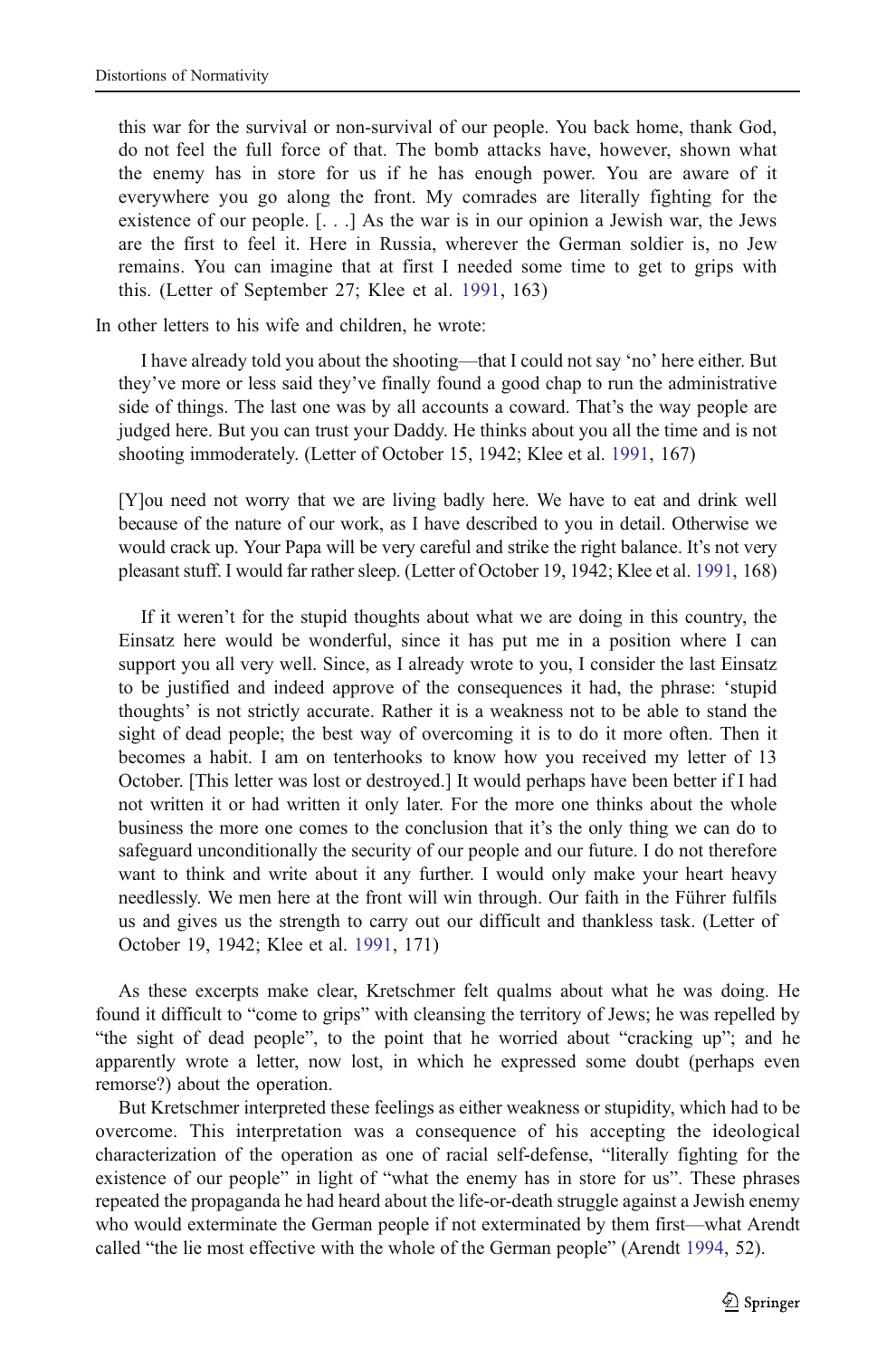It was common at the Eastern Front for men of the *Einsatzkommandos* to be briefed on this ideological point. In Christopher Browning's Ordinary Men, a study of a Reserve Police Battalion serving in a "special action" a few months before Kretschmer's, the commanding officer is reported to have addressed his troops along similar lines. Browning writes:

It would seem that even if the men of Reserve Police Battalion 101 had not consciously adopted the anti-Semitic doctrines of the regime, they had at least accepted the assimilation of the Jews into the image of the enemy. Major Trapp appealed to this generalized notion of the Jews as part of the enemy in his earlymorning speech. The men should remember, when shooting Jewish women and children, that the enemy was killing German women and children by bombing Germany. (Browning [1993,](#page-26-0) 73)

This characterization of the conflict was drawn directly from official propaganda of the preceding months. In March 1942, for example, Hitler had delivered a speech in which he said:

Today we see the dispersion of cooperation among the Jewish wire pullers over a whole world. They unite democracy and Bolshevism into a community of interest engaged in a shared attack by a conspiracy that hopes to be able to annihilate all of Europe. (Herf [2006,](#page-26-0) 147)

In a nationally broadcast speech the following month, Hitler had claimed that the Jews favored the "extermination of the national leadership and intelligentsia of nations" (Herf [2006](#page-26-0), 153). In a speech broadcast in May 1942, the leader of the German Labor Front said, "The Jew is the great danger to humanity. If we don't succeed in exterminating him, then we will lose the war" (Herf [2006](#page-26-0), 155). In June Goebbels wrote an essay, also broadcast on German radio, in which he characterized the stepped-up bombing of German cities as "a sacrilegious game" on the part of the Jews, declaring, "[T]hey will pay for it with the extermination of their race in Europe and perhaps even beyond Europe as well" (Herf [2006,](#page-26-0) 156).

Here we see what Browning calls "the assimilation of the Jews into the image of the enemy", or "[a] generalized notion of the Jews as part of the enemy" (Browning [1993,](#page-26-0) 73). This image arose from the National Socialist ideal of a *Lebensraum* populated by a racial pure German Volk. The very existence of the Jews already seemed inimical to this ideal, and the allies' war against the ideal was therefore considered to be a racial war.

Having assimilated this construal of his situation, Kretschmer resolved to cultivate the habit of murdering innocent people, so as to overcome the repugnance that he interpreted as weakness. At the same time, he was careful not to go to the extreme of sadism or cruelty; he sought to "strike the right balance" by "not shooting immoderately". These words have an Aristotelian ring of habituating oneself to find the proper mean.

What can a moral philosopher say about these people? Why didn't moral considerations restrain them from participation or complicity in murder?

Living in a normative system like the Third Reich, perverted as it was, offered individuals the resources to see themselves as principled. Nor did this social environment lack rules of moral salience, or what we prefer to call a social articulation of morality. On the contrary, the Nazis cultivated rules of moral salience—that was the trick—and we see them at work in the firstperson testimony that we have discussed. Let us now consider each of the perpetrators in turn.

The ideology that Kretschmer had internalized took account of "the way social or economic conditions shape moral temptation": moral temptation was conceived, in the first instance, as the temptation to shy away from killing innocent people.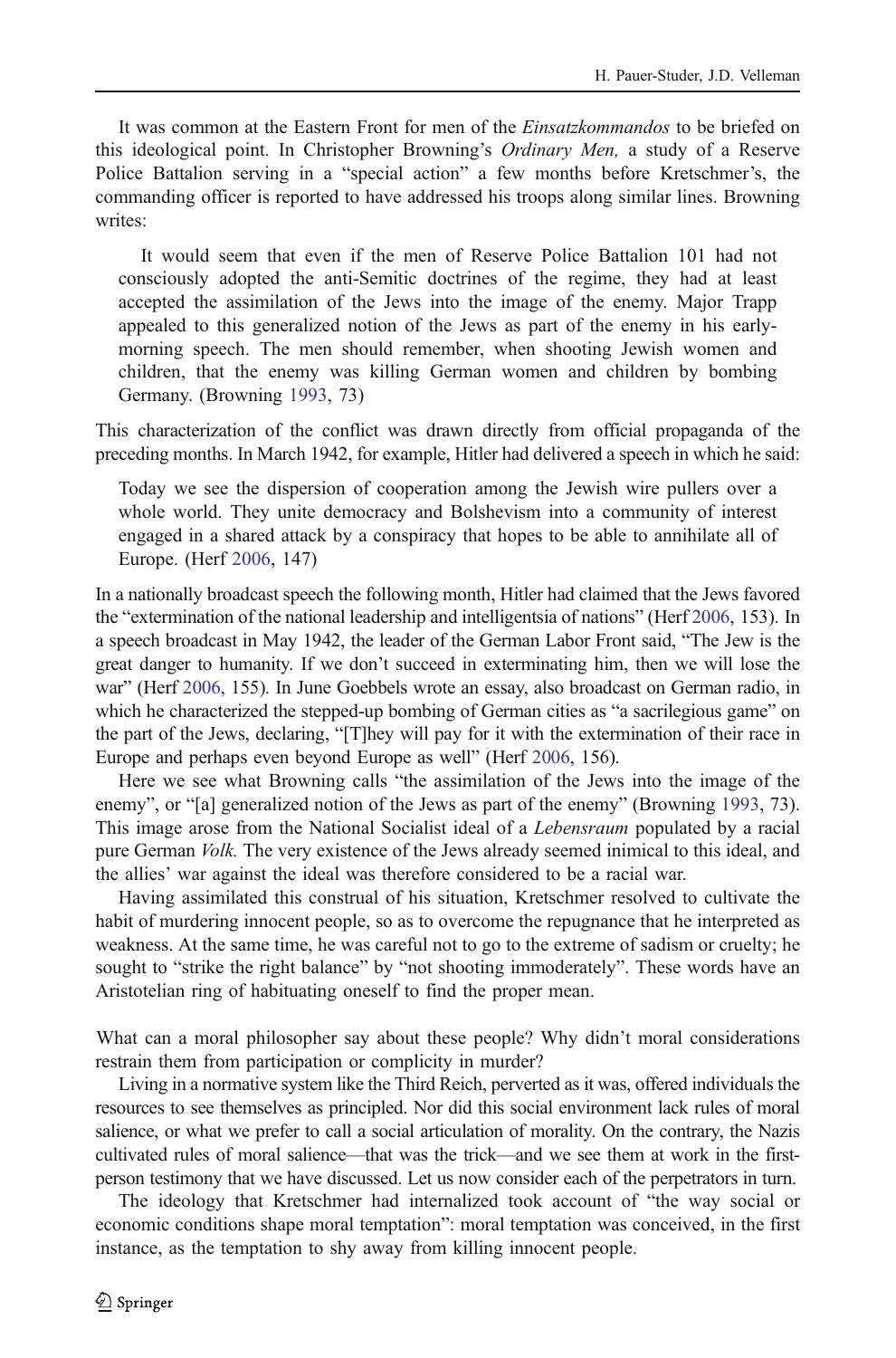The same ideology included a transformed conception of equal consideration. Each person was to be considered as belonging to one of several pre-defined racial groups, which were conceived to be engaged in a symmetrical struggle for survival or extinction. This rule of "equal consideration" was based on a conception of the "community's particular circumstances"—that is, on premises about the conditions in which agents find themselves. These premises belonged to a *faux* Darwinism, according to which the laws of nature tied the prospects of each human being to those of his race, which was destined to annihilate, or be annihilated by other races. If allowed to prevail, the Jews would be—would prove themselves to have been all along—potent manipulators of world events. If defeated, they would turn out to have deserved their fate. These alternatives were presented to the German public as the only possible outcomes of a process dictated by human nature.

In this ideological context, Kretschmer could see himself as acting on "universal principles". The fundamental principle was that all persons must relate to one another either as Volksgenossen or Volksfeinde, because they were embodied in creatures biologically committed to a battle of races. *Volksfeinde* were owed respect in the Nazi ethos, but it was the respect of mortal enemies, who respect one another precisely by having the courage of their mutual enmity. This conception of the relation between Germans and Jews is the very one that Eichmann expressed in saying that he wanted to make peace with the Jews, his former enemies, now that the war was over (Arendt [1994](#page-26-0), 52–53).

Kretschmer was not "morally naive". He knew that his actions needed a justification. His justification was, first, the end of racial self-defense and, second, means of self-defense that were moderate, that struck "the right balance". He could conceive of his conduct as moderate because he located it between points of reference that had already been shifted. His Aristotelian mean was in fact a compromise between conscience, which he perceived as weakness, and utter sadism, which he perceived as mere excess. In such an environment, finding the mean was not a reliable guide to moral conduct.

The resulting moral inversion was not at the level of fundamental moral principles; it was brought about by an ideological re-interpretation of moral concepts such as equality, respect, and even the Aristotelian mean. These re-interpretations left Kretschmer with a normative framework that was utterly consistent, so that he could continue to view himself as a principled moral agent.<sup>39</sup>

What about Kremer and Landau? As we have seen, Kremer rejected the Nazi ideology and Landau had barely internalized it. Kremer and Landau rather internalized mischaracterizations of their circumstances in terms that engaged workplace codes of conduct rather than moral principles. They saw features of their situations as normatively salient but as salient for the wrong norms. Moral considerations were thereby silenced by their professional self-understandings.

As Lifton's informants describe, Kremer's environment was one in which aspects of mass-murder were given medical labels such as 'triage', 'quarantine', and 'therapy'. Kremer fell in with this professional mind-set, viewing camp inmates as patients, as

<sup>&</sup>lt;sup>39</sup> Compare the case of the Mafioso introduced by G.A. Cohen in his commentary on Christine Korsgaard's Sources of Normativity (Cohen [1996,](#page-26-0) 183–184). See also Korsgaard's reply (Korsgaard [1996,](#page-26-0) 256–258). The Mafioso considers the Mafia ethos as a law for himself creating obligations the violation of which would amount to a loss of his practical identity. Korsgaard takes the objection seriously; she rejects explicitly the "easy way out", namely to claim simply that reflection would have led the Mafioso to recognize the immorality of his role and to give it up. She admits with respect to the Mafioso that "[T]here is a sense in which these obligations are real—not just psychologically but normatively" (Korsgaard [1996](#page-26-0), 257). When we say that Kretschmer had a consistent normative framework, we do not go as far as Korsgaard; that is, we do not mean that Kretschmer's normative framework yielded genuine obligations.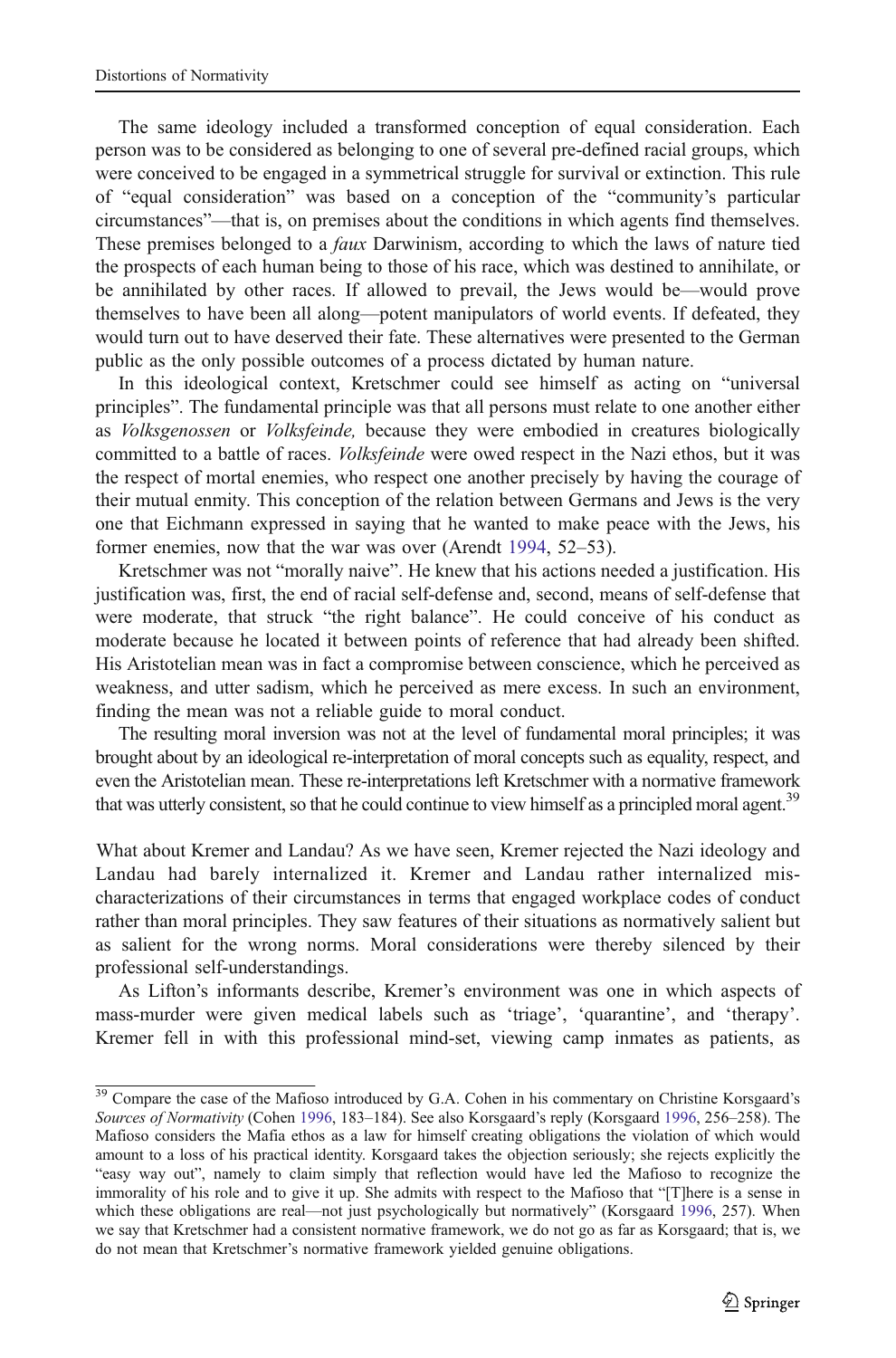anatomical specimens, as subjects of scientific research. Because he never killed anyone with his own hands, he could think of himself as upholding the standards of his profession. And he could be complacent about his professional rectitude because of having proven himself a "fanatic of truth" in opposition to the racial science of the day. With his attention drawn to the "medical" features of his activities, and to the medical ethic that they seemed to call for, he was applying rules of normative salience that did not reveal the true moral weight of what he was doing.

Similarly, Landau normalized his activities by conceiving of himself as a laborer. His own reflections on the humanity of his victims were reduced to practical irrelevance; what was practically salient to him was his job.

Couldn't independent moral judgment have dispelled the socially provided understandings that clouded the thinking of these agents? Herman briefly discusses the Nazis' rules of moral salience and claims that there was clearly no obstacle to recognizing their invalidity: "It is not as if individual Nazis were in no position to see (because of impoverishment of culture or upbringing, say) who was and who wasn't a person, or didn't know (because they were moral primitives, perhaps) what kinds of things it was morally permissible to do to persons" (Herman [1993,](#page-26-0) 91).

In Herman's view, we can draw a bright line between "cultures with defective RMS [and] those whose rules of moral practice are deviant or blatantly invalid" (Herman [1993](#page-26-0), 91). Rules of moral salience, Herman says, "can have a foundation or source in the Moral Law" in virtue of which they are neither "arbitrary nor conventional, for they express the same fundamental concept (the Moral Law) that the CI procedure represents for purposes of judgment" (Herman [1993,](#page-26-0) 85).

But how can the Moral Law filter out invalid articulations of itself?<sup>40</sup> If a social articulation of morality is needed to interpret and apply the Moral Law, then the Moral Law by itself can have only limited resources for adjudicating between proposed articulations. There must be a way of adjudicating between them, but how?

The case studies that we have presented suggest two important ways in which a social articulation of morality can go wrong. First, it can be based on empirical falsehoods about "[the] community's particular circumstances" (Herman [1993](#page-26-0), 83–84)—for example, what Arendt called "the lie most effective with the whole of the German people" (Arendt [1994](#page-26-0), 52), namely, that Germans were engaged in a Schicksalskampf against a race intent on annihilating them. Given this lie, the most that can be made of equal respect for persons is respect between combatants, as expressed in all-out combat. But secondly, a social articulation of morality can go wrong failing to provide people with a workable conception of social life. As we saw, Kremer and Landau could not make sense of the roles that their circumstances had assigned to them, and so they fell back on understanding themselves in terms of roles that were inappropriate to the circumstances.

Because the Nazi ideology was both empirically and practically unworkable, it could not provide a valid articulation of the Moral Law. In both respects, the fault lay with socially available understandings of the community's circumstances and the roles that were possible within them. As Herman says, developing these understandings is normally "a *practical* task for a community of moral agents" (Herman [1993,](#page-26-0) 87), carried out through collective reasoning and discourse. But in this case, there was no space for the community to carry out

<sup>40</sup> Herman's text does not offer this hypothesis, and she has pointed out to us that it is not what she had in mind: "My thought in the paper was that they had available to them a richer culture fully capable of setting up a skeptical challenge to received views, and that it was sufficient and sufficiently available to make them responsible for their false quasi-empirical beliefs." (Personal correspondence)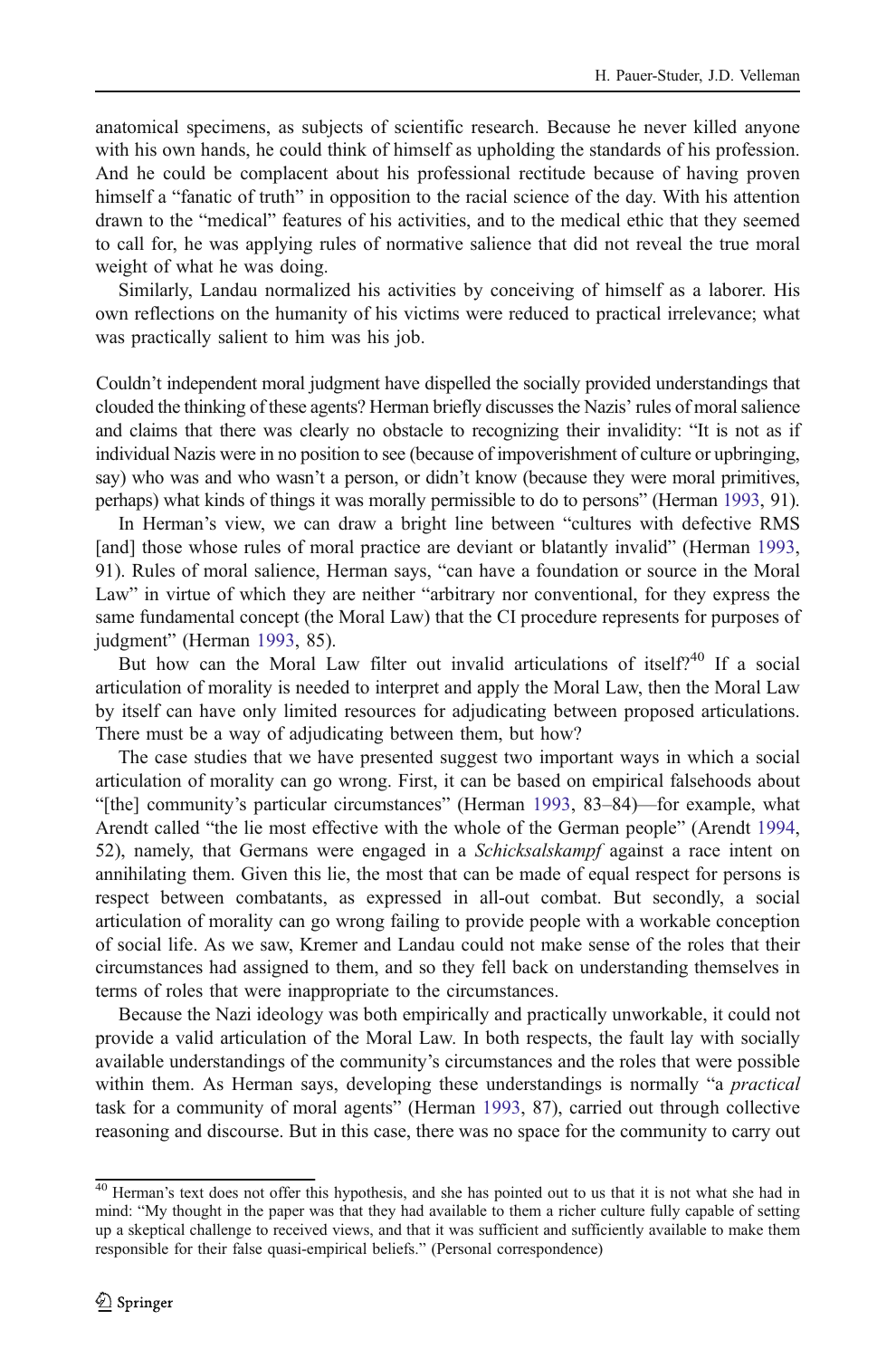this practical task: all of the space was occupied by a pervasive ideology imposed from above by the regime. $41$ 

We have argued that abstract moral concepts and concrete situations cannot be brought into contact except by socially provided interpretations and descriptions. Although we have made this argument in the context of Kantian moral theory, we believe that it applies to other moral paradigms as well. We have already seen how Kretschmer misapplied the concept of an Aristotelian mean. We have also seen how moral sentiments such as pity could be misinterpreted. And we have seen how consequentialist reasoning could be misapplied by the Nazi doctors. Ultimately, however, the fully implications of our arguments for other moral theories remain to be explored.

Thus, the ones who got it right were not guided by moral rules:

Those few who were still able to tell right from wrong went really only by their own judgments, and they did so freely; there were no rules to be abided by, under which the particular cases with which they were confronted could be subsumed. They had to decide each instance as it arose, because no rules existed for the unprecedented. (Arendt [1994](#page-26-0), 295)

It was not only moral rules that were unreliable; moral sentiments, too, could not be trusted, because they had been misinterpreted and misdirected):

[T]he problem was how to overcome not so much [the front-line perpetrators'] conscience as the animal pity by which all normal men are affected in the presence of physical suffering. The trick used by Himmler—who was apparently rather strongly afflicted with these instinctive reactions himself was very simple and probably very effective; it consisted in turning these instincts around, as it were, in directing them toward the self. So that instead of saying: What horrible things I did to people!, the murderers would be able to say: What horrible things I had to watch in the pursuance of my duties, how heavily the task weighed upon my shoulders! (Arendt [1994,](#page-26-0) 130)

Himmler's "trick" is discussed at some length by Jonathan Bennett (Bennett [1974](#page-26-0)). Also relevant here are interviews with "rescuers" after the War, many of whom failed or even refused to describe their actions in moral terms. See, e.g., Halter [\(1998](#page-26-0)); Onliner and Onliner ([1988\)](#page-27-0); Block and Drucker [\(1992](#page-26-0)); Onliner [\(2004](#page-27-0)). One of the most common explanations offered by rescuers was simply this: "It was the normal thing to do." Here are some relevant quotations: "To give a hand to someone who needs help? [. . .] But . . . that's only normal!" (Halter [1998,](#page-26-0) 5); "I thought it was something quite natural. We knew we must help these people. It is not even pity, it's normal, that's all" (Halter [1998,](#page-26-0) 35); see also Halter ([1998,](#page-26-0) 52, 158, 238, 291); Block and Drucker [\(1992](#page-26-0), 9); Onliner [\(2004](#page-27-0), 50, 88); "I think I reacted spontaneously, because I am like that" Halter [\(1998\)](#page-26-0), 51; "You see a child, you see how, ... in the street, in the station, everything is refused, everything except death—and in the early morning light this child looks at you with his big eyes, with enormous eyes: what do you do? I did it, that's all." (Halter [1998,](#page-26-0) 74); "I never spent my time asking why I did all that. I did it, that's all" (Halter [1998,](#page-26-0) 109); see also: "[In response to the question 'Why did you decide to help?'] I decided nothing. A man knocked on my door. He said he was in danger. I asked him to stay, and he stayed till the end of the war" (Halter [1998,](#page-26-0) 108); "I cannot give you any reasons. It was not a question of reasoning. Let's put it this way. There were people in need and we helped them .... People always ask how we started, but we didn't start. It started. And it started very gradually. We never gave it much thought" (Onliner and Onliner [1988,](#page-27-0) 216); "I don't know exactly why I helped. It's just the kind of person I am" (Block and Drucker [1992](#page-26-0), 232).

<sup>&</sup>lt;sup>41</sup> To be sure, citizens of the Third Reich could get it right, despite the force of the socially provided understandings. However, they didn't escape that force by relying on the familiar forms that moral thinking usually takes. Those forms had become unreliable, as Arendt points out:

<sup>[</sup>A]ll those who were fully qualified in matters of morality and held them in the highest esteem [. . .] proved not only to be incapable of learning anything; but worse, yielding easily to temptation, they most convincingly demonstrated through their application of traditional concepts and yardsticks during and after the fact, how inadequate these had become, how little ... they had been framed or intended to be applied to conditions as they actually arose. (Arendt [2003a](#page-26-0), 25)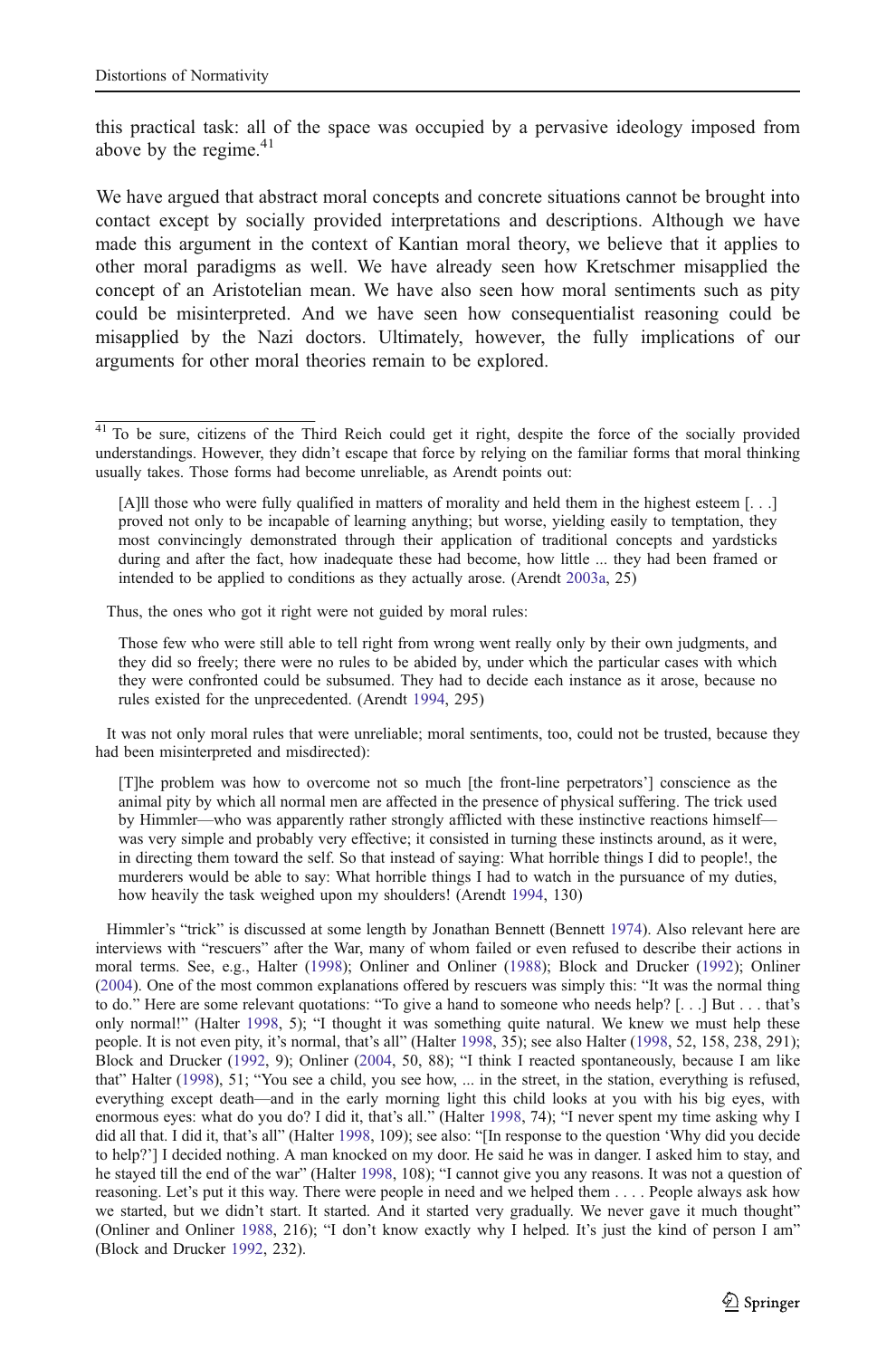Equally beyond the scope of this paper is the issue of moral responsibility. Our analysis may seem to have exculpatory implications, but one must not reason backwards, from a determination to find the perpetrators culpable to an historical analysis tailored to deliver that result. If a proper understanding of the perpetrators' actions leads to exculpatory implications, then the proper response may be to question the standard conception of culpability.

That conception is brought into question by Susan Neiman, who writes:

Criminals like Eichmann have none of the subjective traits we use to identify evildoers, yet his crimes were so objectively massive that they made subjective factors irrelevant. [. . .] In contemporary evil, individuals' intentions rarely correspond to the magnitude of evil individuals are able to cause (Neiman [2002,](#page-27-0)  $273$ )<sup>42</sup>

This disproportion between intentions and their consequences leads Neiman to doubt whether an agent's intentions can be allowed to determine our moral response to his actions:

Auschwitz is the result of thousands of steps, undertaken by ordinary people who could have acted differently. They really didn't mean it—and it really doesn't matter. So much the worse for intentions (Neiman [2008](#page-27-0), 47, our translation).<sup>43</sup>

As Neiman puts it elsewhere: "If your good will can shine like a jewel while your neighbor is being deported, it cannot be the thing that matters" (Neiman [2001](#page-27-0), 78).

We agree with what Neimann here suggests—namely, the need to re-think our traditional conception of moral responsibility in light of the Holocaust. That task remains to be tackled by moral philosophy. It will not even be attempted, however, so long as the Holocaust is treated as philosophically unproblematic.

Acknowledgments This paper was presented to the faculty workshop at the Institute for Law and Philosophy at the University of Pennsylvania. Our thanks to the organizer, Claire Finkelstein, and to Paul Guyer and Adrienne Martin, among other participants. Thanks also to the participants in the Remarque seminar at Remarque Institute of NYU. The paper was also presented at the colloquium of the Department of Philosophy of the University of Graz. We thank Lukas Meyer for organizing the colloquium and especially Richard Hofmann for his commentary. For comments and discussion on other occasions, we are grateful to: Annette Baier, Carolyn Benson, Paul Bloomfield, Raymond Critch, David Dyzenhaus, Matthew Evans, Julian Fink, Christian Fleck, Barbara Herman, Don Herzog, Tony Judt, Christina Kleiser, Peter Koller, Anton Leist, Thomas Nagel, David Owens, Joseph Raz, Sam Scheffler, Eric Schwitzgebel, Nishi Shah, Sharon Street, Matthew Silverstein, David Sussman. Our research is in part funded by the 'Zukunftsfonds der Republik Österreich'. Finally, we thank Jeff Sebo for extensive research assistance.

 $42$  See also Arendt's remark: "On nothing, perhaps, has civilized jurisprudence prided itself more than on this taking into account of the subjective factor. Where this intent is absent, where, for whatever reasons, even reasons of moral insanity, the ability to distinguish between right and wrong is impaired, we feel no crime has been committed. We refuse, and consider as barbaric, the propositions, that a great crime offends nature, so that the very earth cries out for vengeance; that evil violates a natural harmony which only retribution can restore; that a wronged collectivity owes a duty to the moral order to punish the criminal' (Yosal Rogat). And yet I think it is undeniable that it was precisely on the ground of these long-forgotten propositions that Eichmann was brought to justice to begin with, and that they were, in fact, the supreme justification for the death penalty" (Arendt [1994,](#page-26-0) 277).<br><sup>43</sup> In the German original: "Dennoch ist Auschwitz das Ergebnis von Tausenden von Schritten, unternommen

von gewöhnlichen Menschen, die anders hätten handeln können. Sie haben es wirklich nicht so gemeint – und das ist auch wirklich egal. Umso schlimmer für die Absicht" (Neiman [2008](#page-27-0), 47).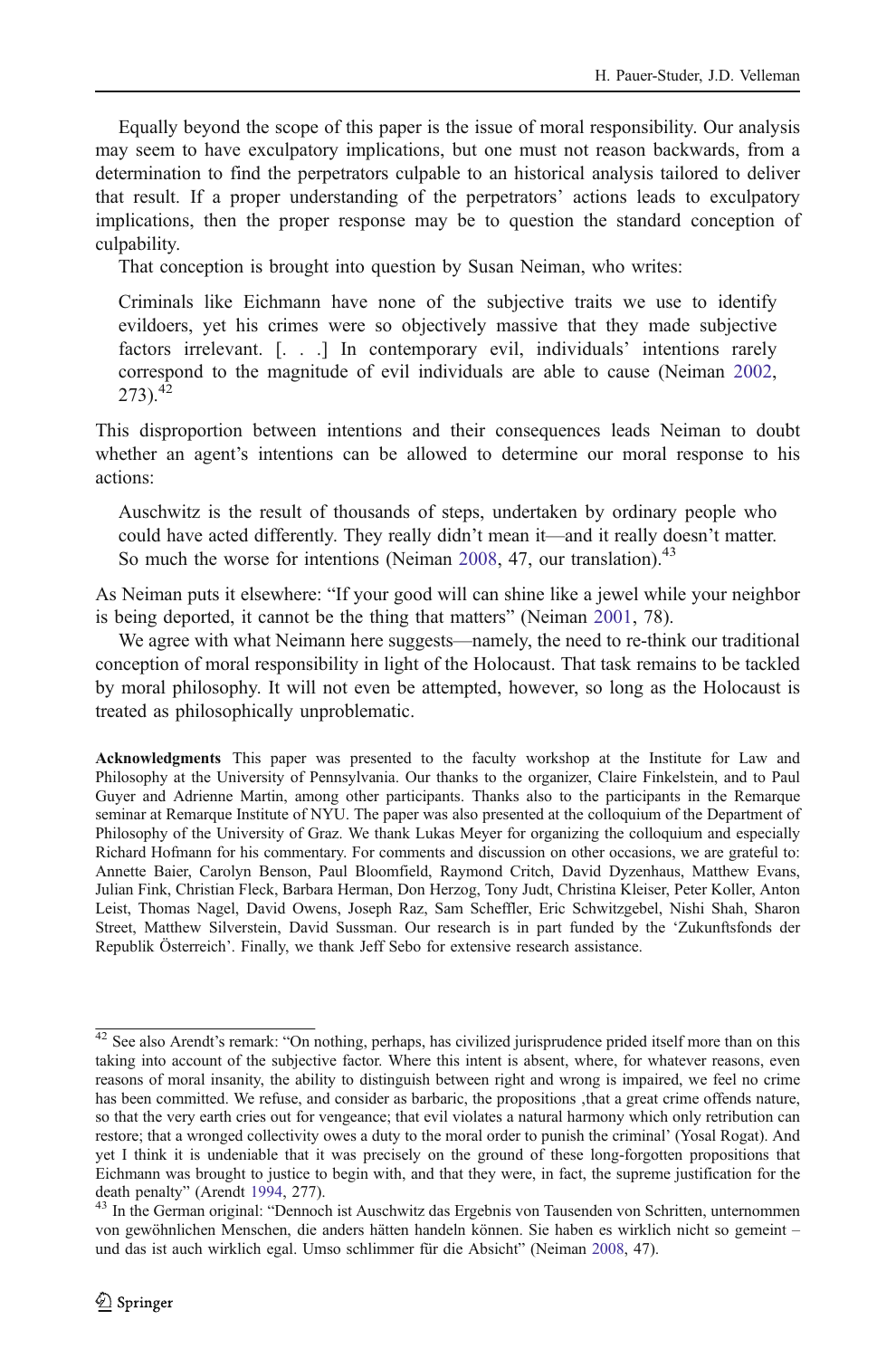## References

- Aly G, Heim S (2002) Architects of annihilation: Auschwitz and the logic of destruction. Princeton University Press, Princeton
- Anscombe GEM (2000) Intention, 2nd ed. Harvard University Press, Cambridge, 1st ed. 1957
- Arendt H (1994) Eichmann in Jerusalem: a report on the banality of evil. Penguin, New York
- Arendt H (2003a) Personal responsibility under dictatorship. In: Arendt H Responsibility and judgment, edited with an introduction by Jerome Kohn. Schocken Books, New York, pp 17–48
- Arendt H (2003b) Some questions of moral philosophy. In: Arendt H Responsibility and judgment, Schocken Books, New York, pp 49–146
- Auschwitz Birkenau State Museum (ed) (1996) KL Auschwitz as seen by the SS. Auschwitz-Birkenau State Museum, Oswiecim
- Bähr J, Drecoll A, Gotto B, Priemel KC, Wixforth H (2008) Der Flick-Konzern im Dritten Reich. Oldenbourg Verlag, München
- Bein A (1990) The Jewish question: biography of a world problem, trans. Harry Zohn. Rutherford: Fairleigh Dickenson University Press
- Benhabib S (1996) The reluctant modernism of Hannah Arendt. Rowman & Littlefield, New York
- Bennett J (1974) The conscience of Huckleberry Finn. Philosophy 49:123–134
- Block G, Drucker M (1992) Rescuers; portraits of moral courage in the Holocaust. Holmes & Meier, New York
- Brandt RB (1946) Moral valuation. Ethics 56:106–121
- Browning ChR (1993) Ordinary men: reserve police battalion 101 and the final solution in Poland. Harper, New York
- Browning CR (2004) The origins of the final solution: the evolution of Nazi Jewish policy, September 1939– March 1942. University of Nebraska Press, Lincoln
- Cesarani D (2004) Becoming Eichmann: rethinking the life, crimes, and trial of a "desk murderer. Da Capo Press, Cambridge
- Cohen G A (1996) Reason, humanity, and the moral law. In: Korsgaard (1996a) The sources of normativity. Cambridge: Cambridge University Press, pp 167–188
- Cohen RI (2001) A generation's response to Eichmann in Jerusalem. In: Aschheim SE (ed) Hannah Arendt in Jerusalem. University of California Press, Berkeley, pp 253–277
- Dieckmann C (2000) The war and the killing of the Lithuanian Jews. In: Herbert U (ed) National socialist extermination policies: contemporary German perspectives and controversies. Berghahn Books, New York

Dommeyer FC (1946) Comments on Professor A. E. Murphy's the uses of reason. J Philos 43:356–361

Ewing AC (1963) Political differences. Phil Q 13:333–343

- Friedlander H (1995) The origins of Nazi Genocide: from Euthanasia to the final solution. UNC Press, Chapel Hill
- Gall L (2002) Krupp im 20. Jahrhundert. Siedler Verlag, Berlin
- Gregor N (1998) Daimler-Benz in the Third Reich. Yale University Press, New Haven
- Haas PJ (1992) Morality after Auschwitz: the radical challenge of the Nazi ethic. Fortress Press, Philadelphia
- Halter M (1998) Stories of deliverance; speaking with men and women who rescued Jews from the Holocaust, trans. Michael Bernard. Chicago: Open Court
- Herbert U (2001) Best: Biographische Studien über Radikalismus, Weltanschauung und Vernunft 1903– 1989. Dietz, Bonn
- Herf (2006) The Jewish enemy: Nazi propaganda during World War II and the Holocaust. Harvard University Press, Cambridge
- Herman B (1993) The practice of moral judgment. In: Herman B The practice of moral judgment. Harvard University Press, Cambridge, pp 73–93
- Herman B (2007) A cosmopolitan kingdom of ends. In: Herman B Moral literacy. Harvard University Press, Cambridge, pp 51–78
- Herzl T (2004) In: Piper E (ed) Der Judenstaat: Versuch einer modernen Lösung der Judenfrage; Text und Materialen 1986 bis heute. Philo, Berlin

Hilberg R (2003) The destruction of the European Jews, vol. III, 3rd edn. Yale University Press, New Haven

Klee E, Dressen W, Riess V (1991) The good old days: the Holocaust as seen by its perpetrators and bystanders, trans. Deborah Burnstone. Konecky & Konecky, Old Saybrook, CT

Koonz C (2005) The Nazi conscience. Belknap, Cambridge

- Korsgaard CM (1996) Reply. In: Korsgaard CM The sources of normativity. Cambridge University Press, Cambridge, pp 219–258
- <span id="page-26-0"></span>Lifton RJ (2000) The Nazi doctors: medical killing and the psychology of genocide. Basic Books, New York